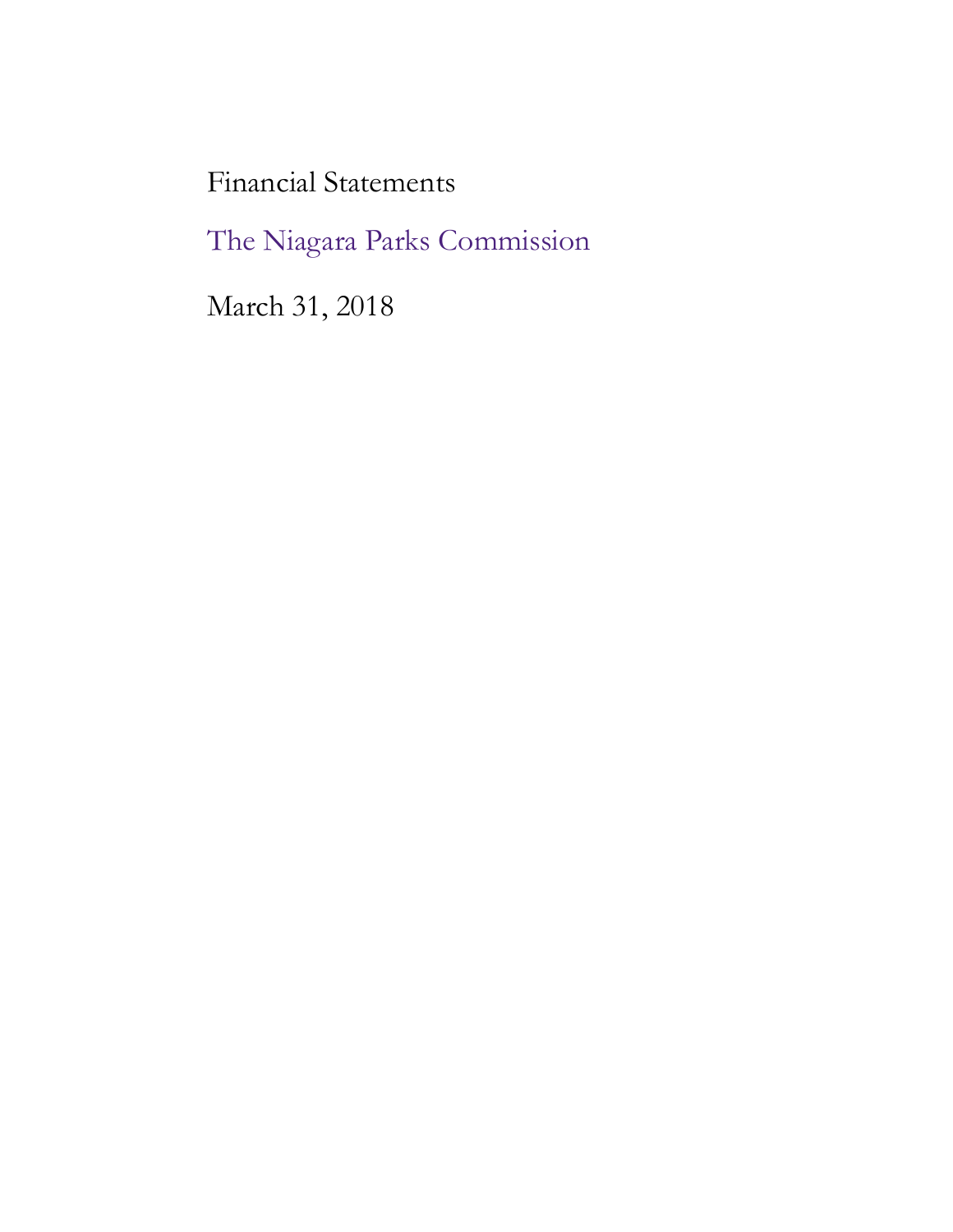# Contents

|                                         | Page     |
|-----------------------------------------|----------|
| <b>Management Report</b>                |          |
| Independent Auditor's Report            | $2 - 3$  |
| <b>Statement of Financial Position</b>  | 4        |
| <b>Statement of Operations</b>          | 5        |
| <b>Statement of Accumulated Surplus</b> | 6        |
| Statement of Changes in Net Debt        | 7        |
| <b>Statement of Cash Flows</b>          | 8        |
| Notes to the Financial Statements       | $9 - 19$ |
| Schedule of Tangible Capital Assets     | 20       |
| Schedule of Expenses by Object          | 21       |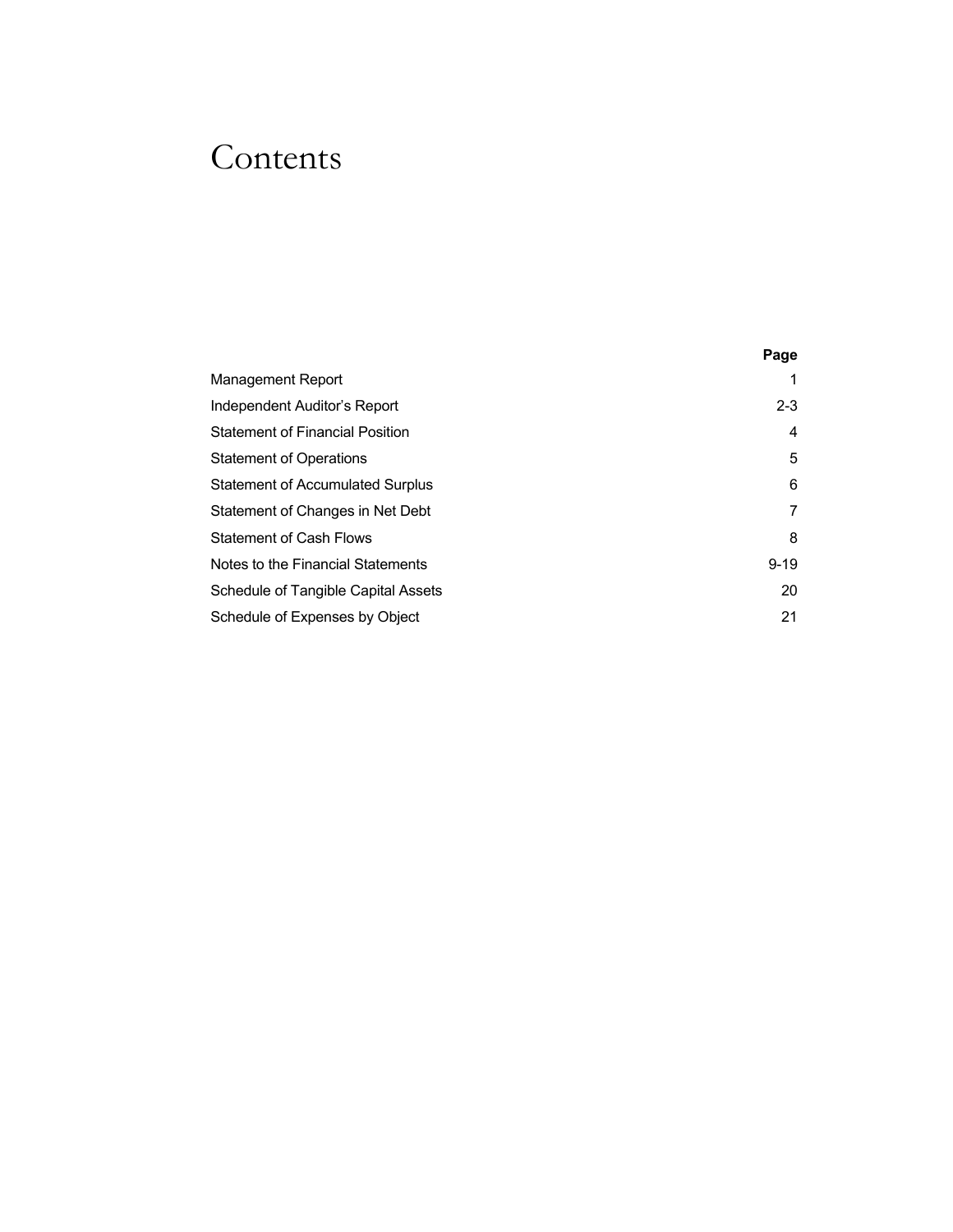### THE NIAGARA PARKS COMMISSION

### MANAGEMENT REPORT March 31, 2018

The Management of The Niagara Parks Commission are responsible for the financial statements and all other information presented in these statements. The statements have been prepared by management in accordance with the framework identified in Note 2 in the accompanying audited financial statements.

The financial statements include amounts based on best estimates and judgments. Management has determined such amounts on a reasonable basis in order to ensure that the statements are presented fairly, in all material respects.

Management maintains a system of internal accounting and administrative control that is designed to provide reasonable assurance that the financial information is relevant, reliable, accurate and that the Commission's assets are properly accounted for and adequately safeguarded.

The Board of The Niagara Parks Commission is responsible for gaining assurance that management fulfills its responsibilities for financial reporting and is ultimately responsible for reviewing and approving the financial statements.

The Board, through the Audit and Finance Committee, meets periodically with Management to discuss financial results, auditing matters, financial reporting issues and to satisfy itself that each group is properly discharging responsibilities. The Committee reviews the financial statements before recommending approval by the Board.

The financial statements have been audited by Grant Thornton LLP, the Commission's appointed External Auditor and in accordance with Canadian generally accepted auditing standards on behalf of the Commission, Minister of Tourism, Culture and Sport and the Provincial Auditor General. Grant Thornton LLP had direct and full access to all Commission records as well as full access to the Audit and Finance Committee with and without the presence of Management to discuss their audit and findings as to the integrity of the Commission's financial reporting.

Reegan McCullough Margaret Neubauer June 14, 2018 June 14, 2018

 $\mu$ taues

Chief Executive Officer Senior Director, Corporate Services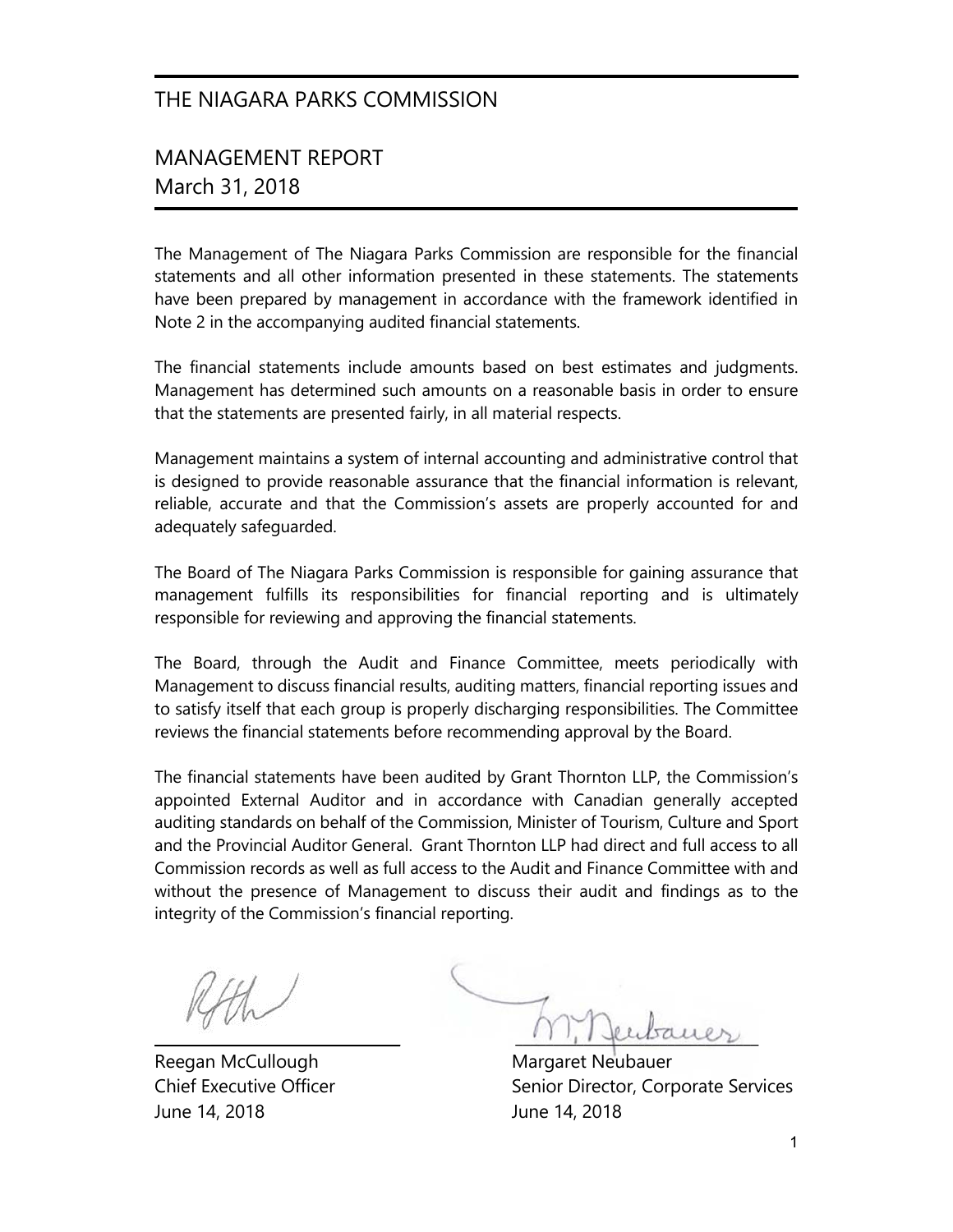

# Independent auditor's report

**Grant Thornton LLP**  Suite B 222 Catharine Street, PO Box 336 Port Colborne, ON L3K 5W1

T +1 905 834 3651 F +1 905 834 5095 E PortColborne@ca.gt.com www.GrantThornton.ca

#### **To The Niagara Parks Commission, the Minister of Tourism, Culture and Sport and the Auditor General of Ontario**

We have audited the accompanying financial statements of The Niagara Parks Commission, which comprise the statement of financial position as at March 31, 2018, and the statements of operations, accumulated surplus, changes in net debt and cash flows for the year then ended, and a summary of significant accounting policies and other explanatory information.

#### Management's responsibility for the financial statements

Management is responsible for the preparation of these financial statements in accordance with the basis of accounting described in Note 2 to the financial statements, and for such internal control as management determines is necessary to enable the preparation of financial statements that are free from material misstatement, whether due to fraud or error.

#### Auditor's responsibility

Our responsibility is to express an opinion on these financial statements based on our audit. We conducted our audit in accordance with Canadian generally accepted auditing standards. Those standards require that we comply with ethical requirements and plan and perform the audit to obtain reasonable assurance about whether the financial statements are free from material misstatement.

An audit involves performing procedures to obtain audit evidence about the amounts and disclosures in the financial statements. The procedures selected depend on the auditor's judgment, including the assessment of the risks of material misstatement of the financial statements, whether due to fraud or error. In making those risk assessments, the auditor considers internal control relevant to the entity's preparation of the financial statements in order to design audit procedures that are appropriate in the circumstances, but not for the purpose of expressing an opinion on the effectiveness of the entity's internal control. An audit also includes evaluating the appropriateness of accounting policies used and the reasonableness of accounting estimates made by management, as well as evaluating the overall presentation of the financial statements.

We believe that the audit evidence we have obtained is sufficient and appropriate to provide a basis for our audit opinion.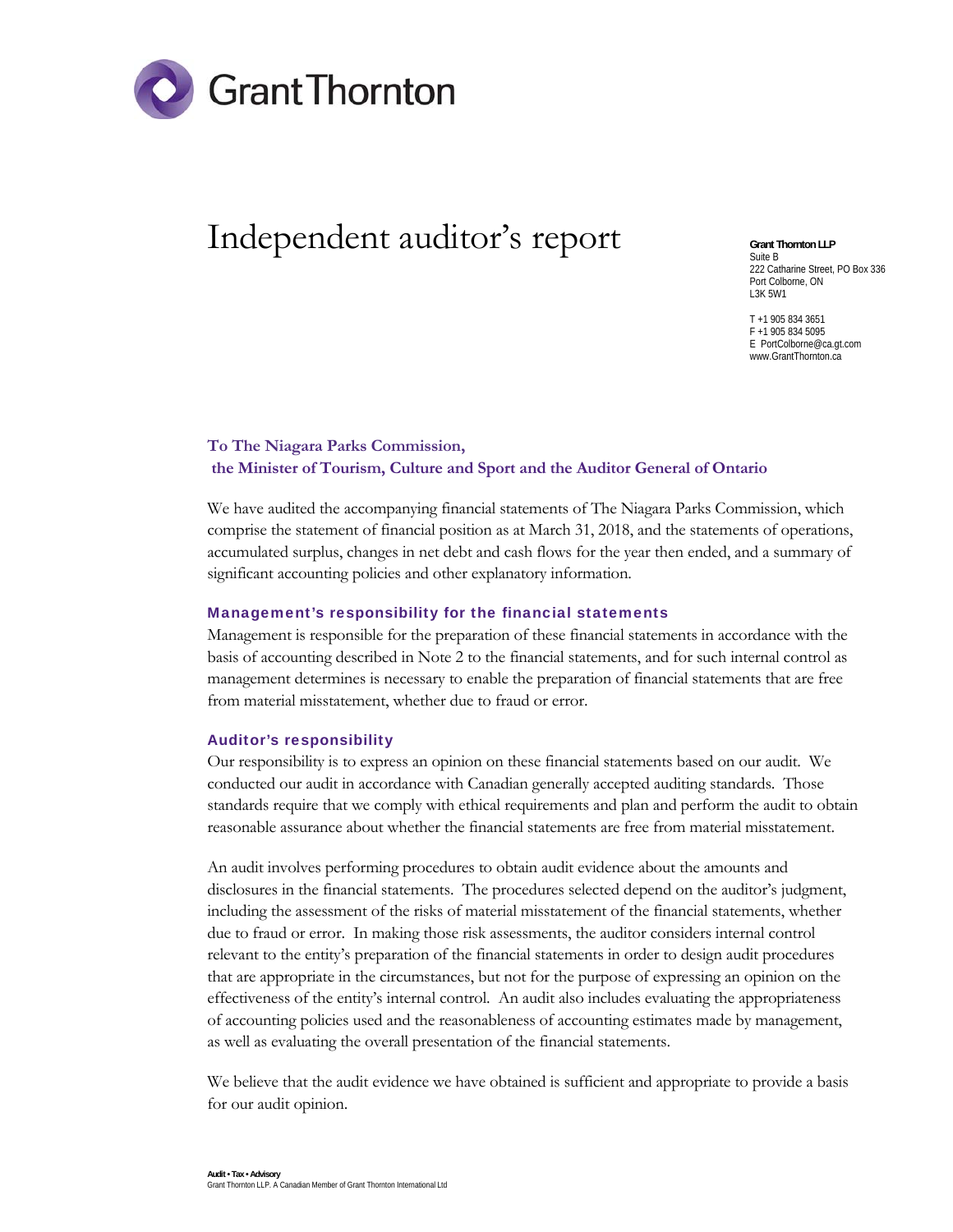

#### Opinion

In our opinion, the financial statements of The Niagara Parks Commission for the year ended March 31, 2018 are prepared, in all material respects, in accordance with the basis of accounting described in Note 2 to the financial statements.

#### Emphasis of matters

Without modifying our opinion, we draw attention to Note 2 to the financial statements which describes the basis of accounting used in the preparation of these financial statements and the significant differences between such basis of accounting and Canadian public sector accounting standards.

Grant Thouston LLP

Port Colborne, Canada Chartered Professional Accountants June 14, 2018 Licensed Public Accountants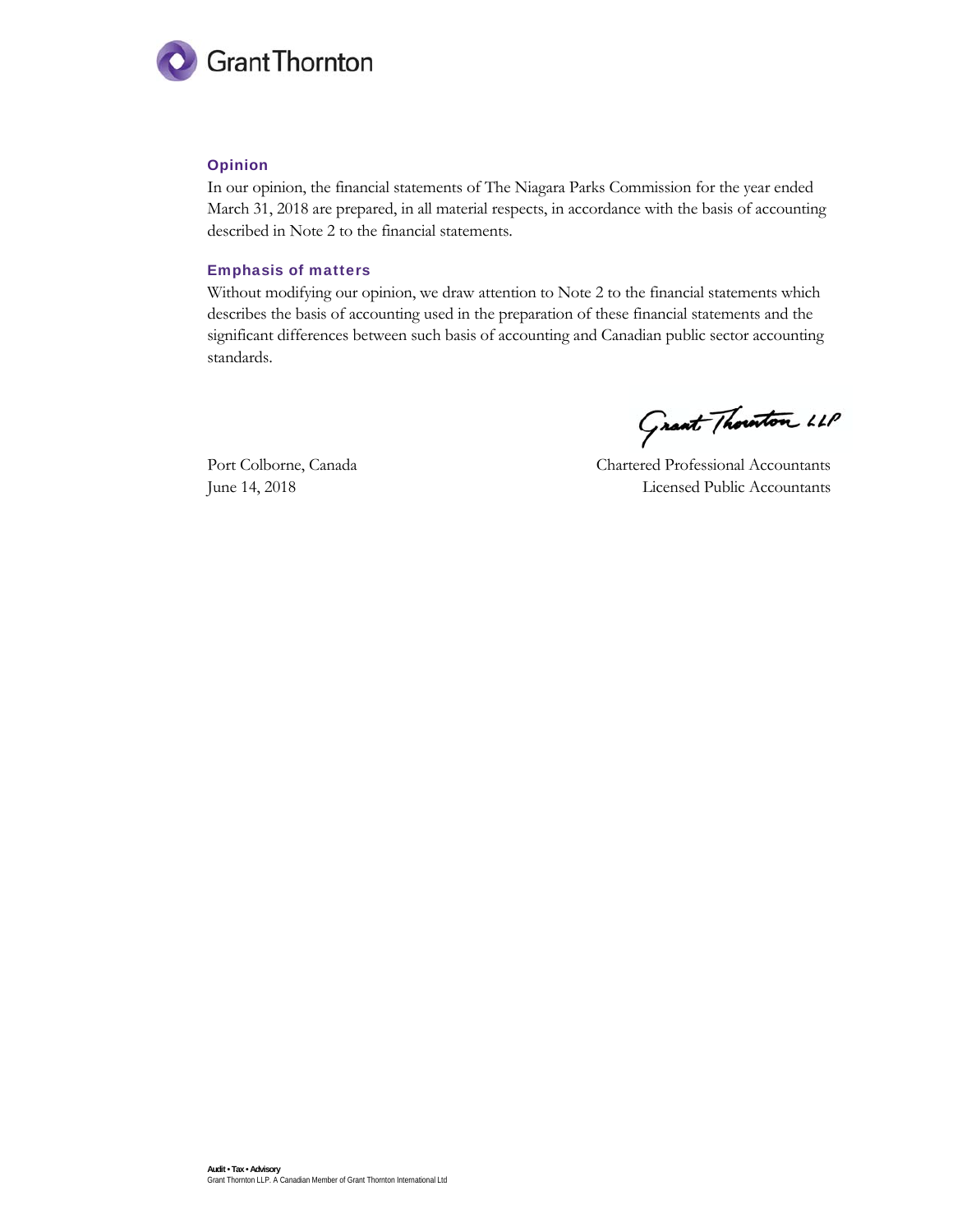### **The Niagara Parks Commission Statement of Financial Position**

| Statement of Financial Fosition<br>As at March 31 | 2018         | 2017         |
|---------------------------------------------------|--------------|--------------|
| (in thousands of dollars)                         |              |              |
| <b>Financial assets</b>                           |              |              |
| Cash and cash equivalents                         | \$<br>16,258 | \$<br>8,207  |
| Accounts receivable                               | 1,655        | 4,974        |
| Inventories - saleable                            | 3,889        | 4,055        |
|                                                   | 21,802       | 17,236       |
| <b>Liabilities</b>                                |              |              |
| Accounts payable                                  | 8,603        | 10,977       |
| Accrued payroll                                   | 3,984        | 2,758        |
| Deferred revenue (Note 4)                         | 2,364        | 2,283        |
| Deferred capital funding (Note 5)                 | 26,983       | 28,534       |
| Long term financing (Note 6)                      | 24,714       | 26,592       |
| Post-employment benefits (Note 7)                 | 3,182        | 3,121        |
| Power plant stabilization obligation (Note 8)     | 26,134       | 29,414       |
|                                                   | 95,964       | 103,679      |
| Net debt                                          | (74, 162)    | (86, 443)    |
| <b>Non-financial assets</b>                       |              |              |
| Tangible capital assets (Page 20)                 | 163,428      | 158,613      |
| Inventories - other                               | 847          | 936          |
| Prepaid expenses                                  | 426          | 479          |
|                                                   | 164,701      | 160,028      |
| <b>Accumulated surplus (Note 10)</b>              | 90,539<br>5  | \$<br>73,585 |

Commitments and contingencies (Notes 11 and 12)

On behalf of the Commission

 $\overline{a}$ 

Janice Thomson, Chair Ian Nielsen-Jones, Commissioner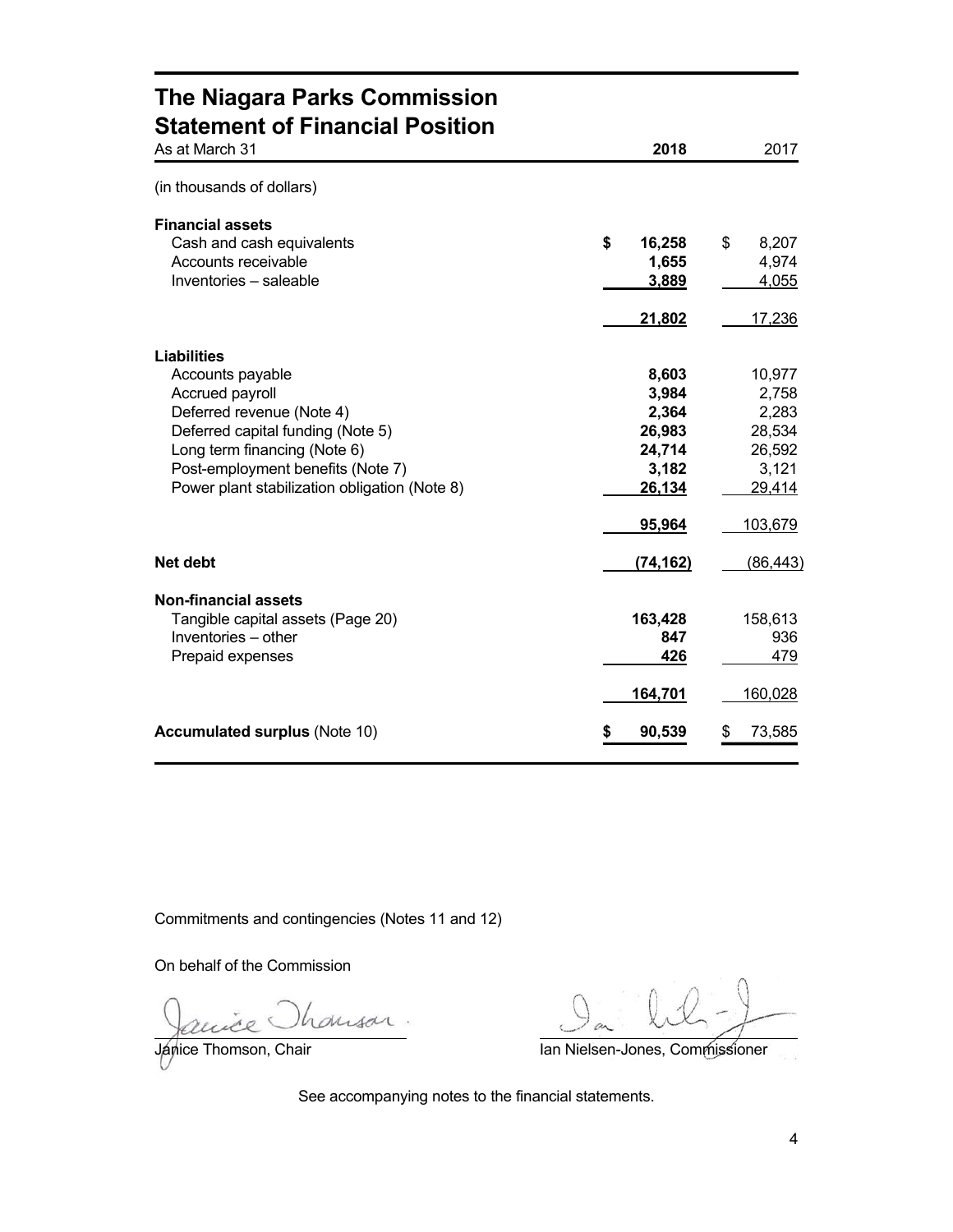### **The Niagara Parks Commission Statement of Operations**

For the year ended March 31, 2018

| (in thousands of dollars)                                                                                                                                                                                                 | <b>Budget</b><br>2018                                                           | <b>Actual</b><br>2018                                                           | Actual<br>2017                                                           |
|---------------------------------------------------------------------------------------------------------------------------------------------------------------------------------------------------------------------------|---------------------------------------------------------------------------------|---------------------------------------------------------------------------------|--------------------------------------------------------------------------|
| <b>Revenues</b><br>Revenue producing operations<br>Land rent<br>Commission, rentals and fees<br>Premium on United States funds - net<br>Government transfers - special projects<br>Interest revenue<br>Sundry revenue     | \$<br>83,717<br>7,081<br>17,478<br>920<br>102<br>61<br>368<br>109,727           | 93,097<br>\$<br>7,121<br>18,106<br>745<br>337<br>384<br>442<br>120,232          | \$<br>84,567<br>7,009<br>15,546<br>1,119<br>891<br>138<br>277<br>109,547 |
| <b>Expenses (Page 21)</b><br>Revenue producing operations<br>Cost of goods sold<br>Operating<br>Maintenance<br>Administrative and police<br>Marketing and promotion<br>Special projects<br>Net surplus before other items | 14,415<br>39,424<br>17,589<br>14,862<br>3,920<br>102<br>90,312<br><u>19,415</u> | 16,054<br>41,295<br>18,157<br>15,506<br>3,882<br>283<br><u>95,177</u><br>25,055 | 14,871<br>38,995<br>16,343<br>13,838<br>3,414<br>520<br>87,981<br>21,566 |
| <b>Other items</b><br>Interest on long term debt<br>Amortization of tangible capital assets<br>Amortization of deferred capital<br>funding (Note 5)<br>Gain on disposal of tangible<br>capital assets                     | 1,393<br>9,185<br>(1, 532)<br>(2)<br>9,044                                      | 1,303<br>9,430<br>(1,767)<br>(320)<br>8.646                                     | 1,420<br>8,754<br>(1,706)<br>(48)<br>8.420                               |
| Net surplus from operations                                                                                                                                                                                               | 10,371                                                                          | 16,409                                                                          | 13,146                                                                   |
| Net decrease (increase) in power plant<br>stabilization obligation (Note 8)                                                                                                                                               | (705)                                                                           | <u>545</u>                                                                      | <u>(709)</u>                                                             |
| <b>Annual surplus</b>                                                                                                                                                                                                     | 9,666<br>\$                                                                     | 16,954<br>\$                                                                    | 12,437<br>\$                                                             |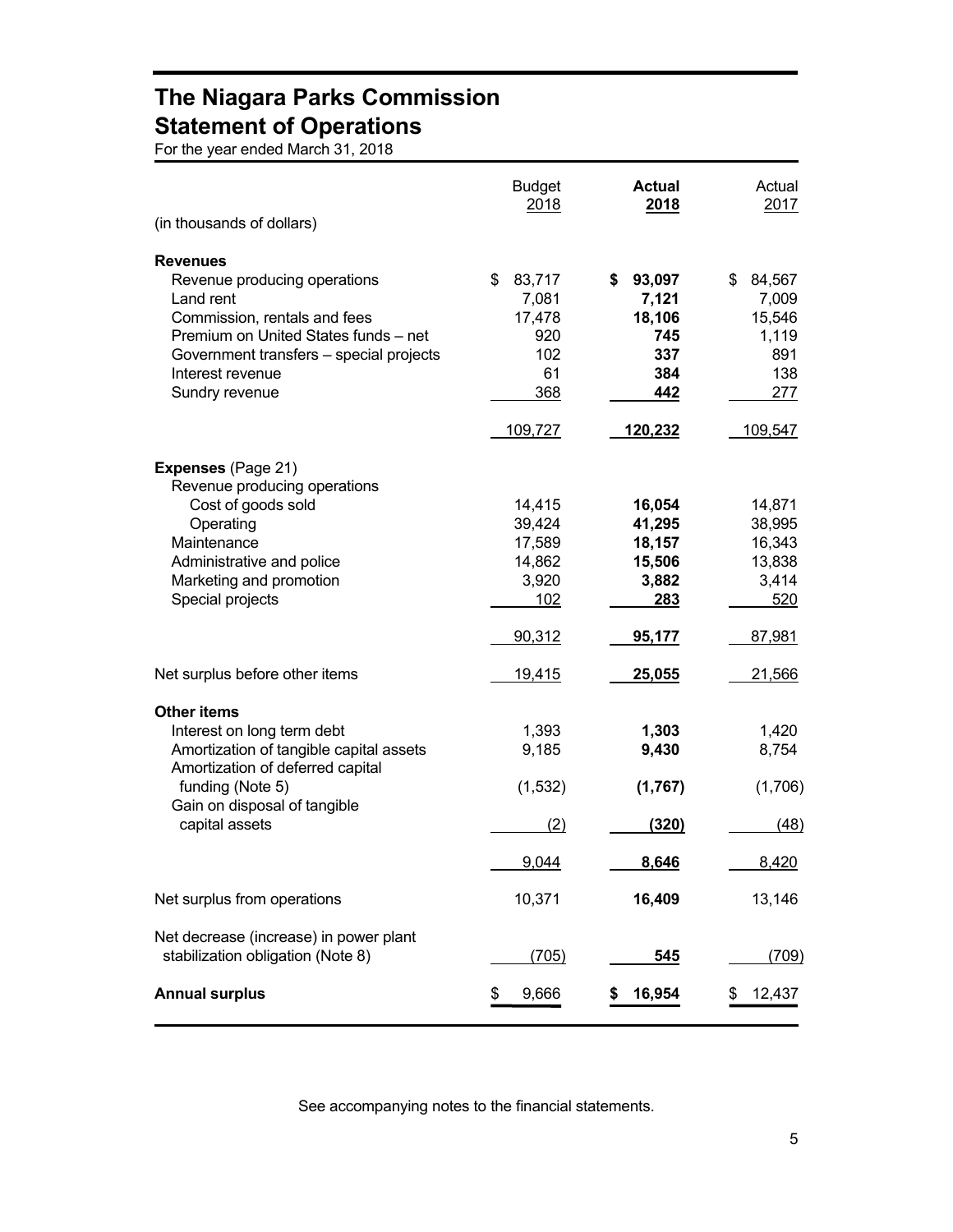### **The Niagara Parks Commission Statement of Accumulated Surplus**

For the year ended March 31, 2018

| (in thousands of dollars)            | <b>Budget</b> | <b>Actual</b> | Actual      |
|--------------------------------------|---------------|---------------|-------------|
|                                      | 2018          | 2018          | 2017        |
| <b>Accumulated surplus (Note 10)</b> | \$            | 73,585        | 61,148      |
| Beginning of year                    | 73,585        | S.            | \$          |
| Annual surplus                       | 9,666         | 16,954        | 12,437      |
| End of year                          | 83,251<br>S   | 90,539        | 73,585<br>S |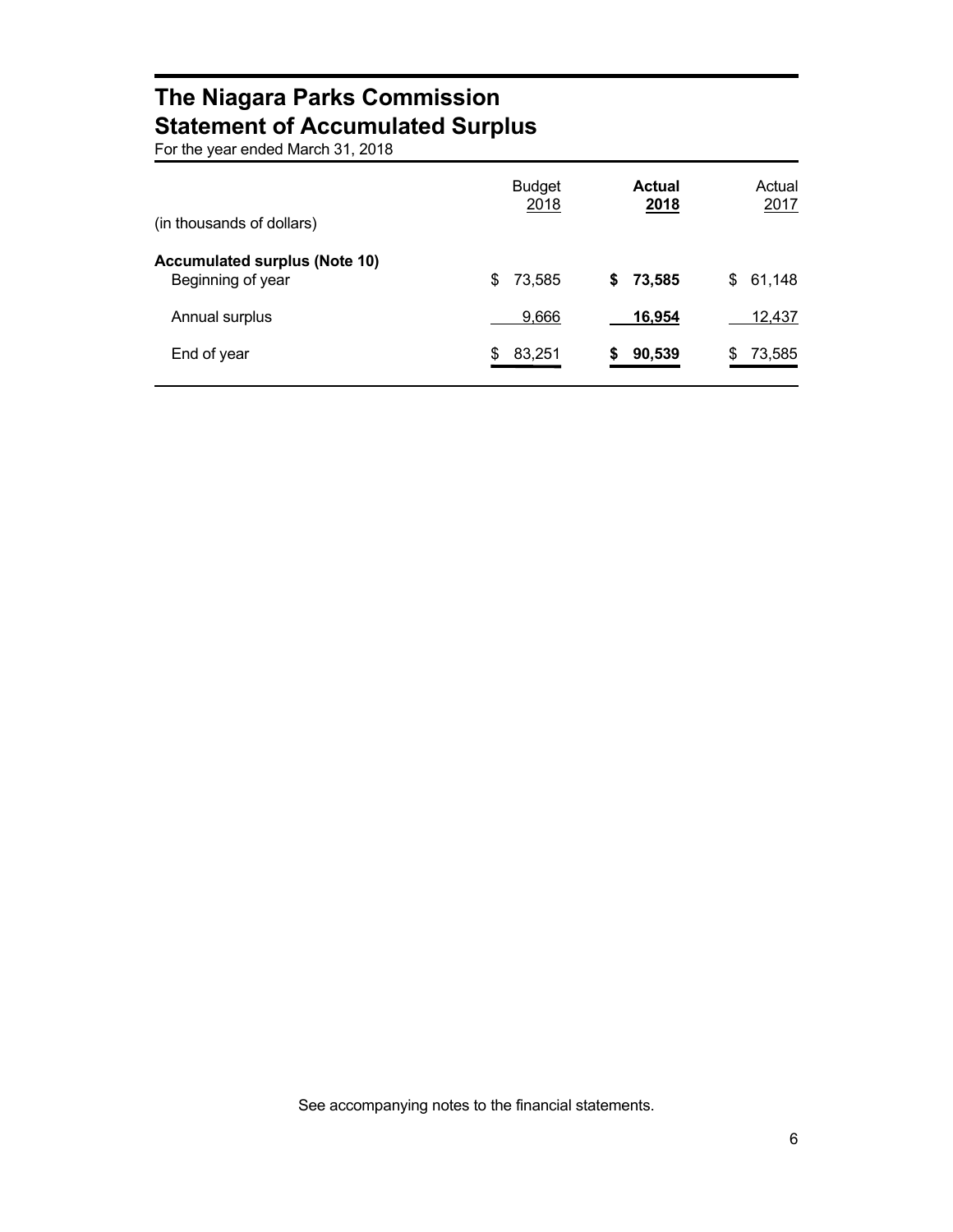### **The Niagara Parks Commission Statement of Changes in Net Debt**

For the year ended March 31, 2018

| (in thousands of dollars)                                                                                               | <b>Budget</b><br>2018            | <b>Actual</b><br>2018              | Actual<br>2017                    |
|-------------------------------------------------------------------------------------------------------------------------|----------------------------------|------------------------------------|-----------------------------------|
| Annual surplus<br>Amortization of tangible capital<br>assets (Page 20)<br>Purchase of tangible capital assets (Page 20) | \$<br>9,666<br>9,185<br>(15,950) | \$<br>16,954<br>9,430<br>(14, 250) | \$<br>12,437<br>8,754<br>(12,088) |
| Proceeds from the disposal of tangible<br>capital assets<br>Gain on sale of tangible capital<br>assets - net            | (2)                              | 325<br>(320)                       | 101<br>(48)                       |
|                                                                                                                         | 2,899                            | 12,139                             | 9,156                             |
| Use of prepaid expenses                                                                                                 |                                  | 53                                 | 751                               |
| Use of other inventories                                                                                                |                                  | 89                                 | 263                               |
| Decrease in net debt                                                                                                    | 2,899                            | 12,281                             | 10,170                            |
| Net debt<br>Beginning of year<br>End of year                                                                            | (86, 443)<br>(83, 544)           | (86, 443)<br>(74,162)              | <u>(96,613)</u><br>(86, 443)      |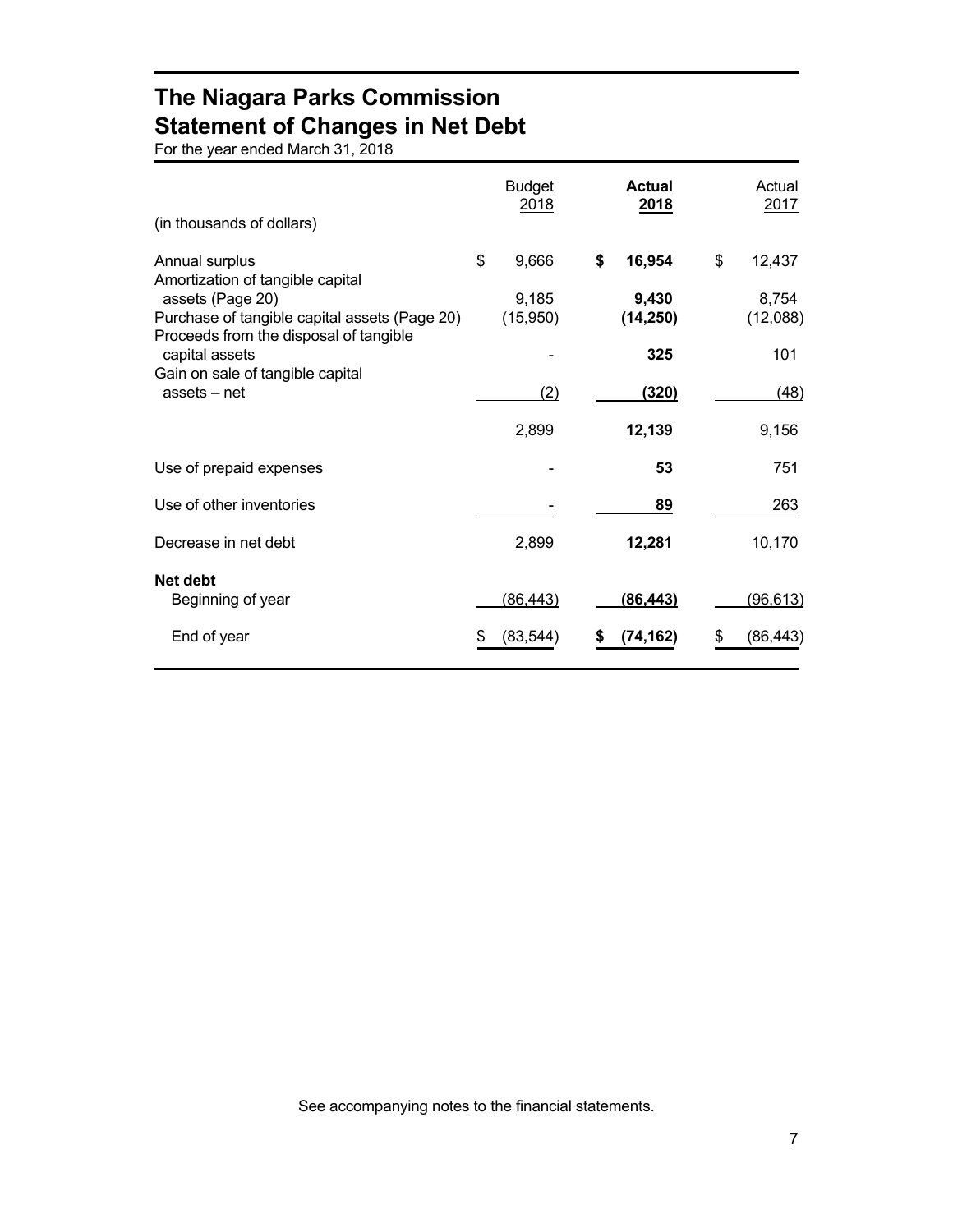| <b>The Niagara Parks Commission</b><br><b>Statement of Cash Flows</b>                                       |                  |                  |
|-------------------------------------------------------------------------------------------------------------|------------------|------------------|
| For the year ended March 31                                                                                 | 2018             | 2017             |
| (in thousands of dollars)                                                                                   |                  |                  |
| Increase in cash and cash equivalents                                                                       |                  |                  |
| <b>Operating activities</b><br>Annual surplus<br>Charges against income not requiring<br>an outlay of funds | \$<br>16,954     | \$<br>12,437     |
| Amortization of tangible capital assets (Page 20)                                                           | 9,430            | 8,754            |
| Amortization of deferred capital funding (Note 5)                                                           | (1,767)          | (1,706)          |
| Gain on disposal of tangible capital assets<br>Increase in post-employment benefits (Note 7)                | (320)<br>180     | (48)<br>173      |
| (Decrease) increase in power plant                                                                          |                  |                  |
| stabilization obligation - net (Note 8)                                                                     | (545)            | 709              |
|                                                                                                             | 23,932           | 20,319           |
| Net change in working capital balances<br>related to operations (Note 13)                                   | 2,560            | <u>570</u>       |
|                                                                                                             |                  |                  |
|                                                                                                             | 26,492           | 20,889           |
| <b>Capital activities</b><br>Stabilization works on power plants (Note 8)                                   | (2,735)          | (371)            |
| Purchase of tangible capital assets (Page 20)                                                               | (14, 250)        | (12,088)         |
| Proceeds from disposal of tangible capital assets                                                           | <u>325</u>       | 101              |
|                                                                                                             | (16, 660)        | (12, 358)        |
| <b>Financing activities</b>                                                                                 |                  |                  |
| Receipt of capital funding (Note 5)                                                                         | 216              | 3,850            |
| Repayment of long term financing<br>Payment of post-employment benefits (Note 7)                            | (1,878)<br>(119) | (1,779)<br>(610) |
|                                                                                                             |                  |                  |
|                                                                                                             | (1,781)          | 1,461            |
| Net increase in cash and cash equivalents                                                                   | 8,051            | 9,992            |
| Cash and cash equivalents (Note 13)<br>Beginning of year                                                    | 8,207            | (1,785)          |
| End of year                                                                                                 | 16,258<br>5      | 8,207<br>\$      |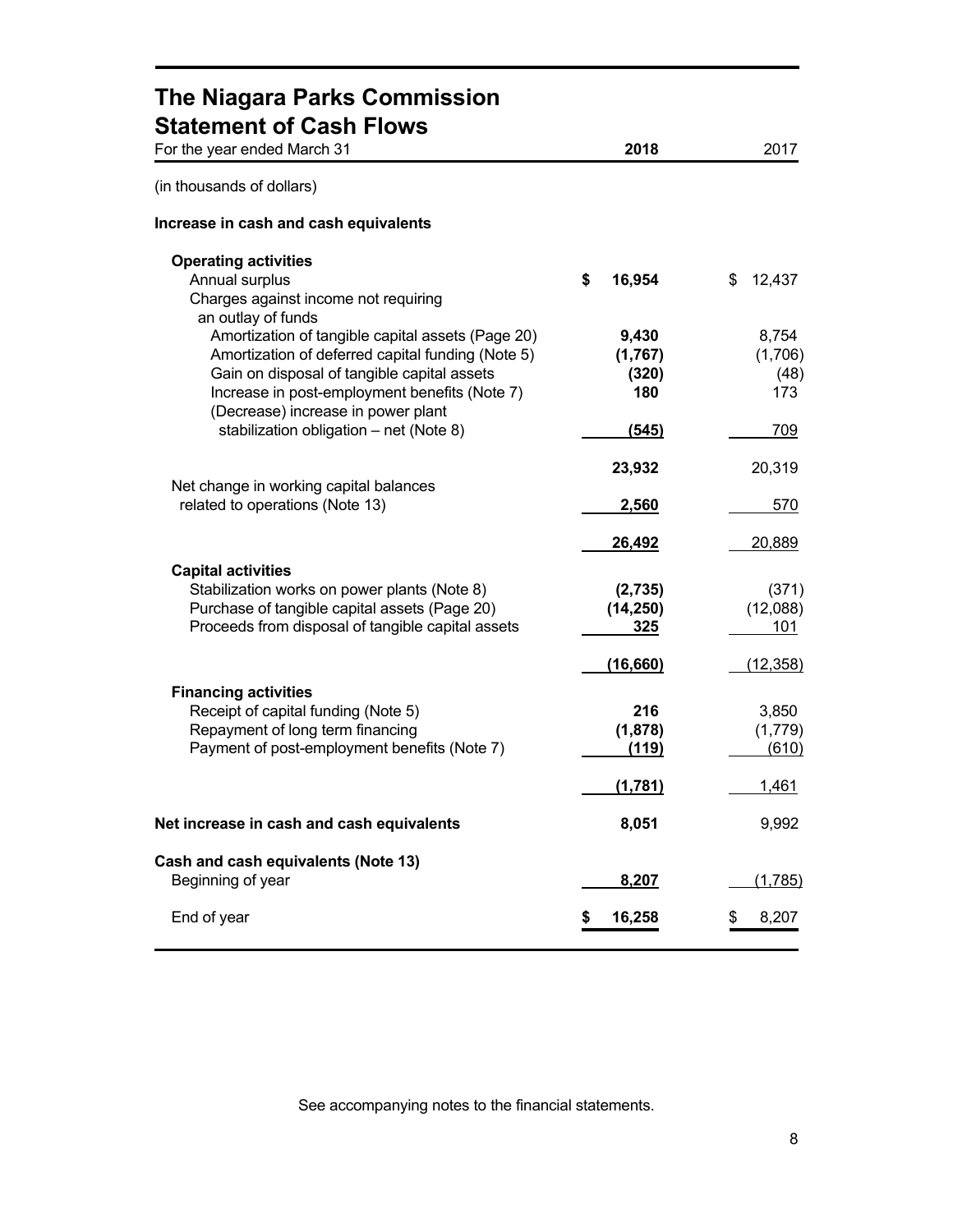For the year ended March 31, 2018

#### **1. Nature of operations**

The Niagara Parks Commission (the "Commission") is governed by the Niagara Parks Act. Initially established in 1885, the Commission is an "Operational Enterprise" of the Province of Ontario and is responsible for maintaining, protecting and showcasing over 1,300 hectares of parkland stretching some 56 kilometres along the Niagara River from Lake Erie to Lake Ontario. The Commission is exempt from corporate income taxes under the Income Tax Act (Canada) and Ontario Corporation Tax Act.

The Commission is also classified as an Other Government Organization by the Ministry of Finance and as such, the Commission's audited financial statements are published as part of the Public Accounts.

#### **2. Significant accounting policies**

#### **Basis of accounting**

The financial statements have been prepared in accordance with the financial reporting provisions of the Ontario Financial Administration Act, Ontario Ministry of Tourism Memorandum of Understanding and the accounting requirements of Regulation 395/11 of the Ontario Financial Administration Act. The Ontario Ministry of Tourism Memorandum of Understanding requires that the financial statements be prepared in accordance with the Canadian public sector accounting standards. The Ontario Financial Administration Act provides that changes may be required to the application of these standards as a result of regulation.

Regulation 395/11 to the Ontario Financial Administration Act requires that contributions received or receivable for the acquisition or development of depreciable tangible capital assets and contributions of depreciable tangible capital assets for use in providing services, be recorded as deferred capital contributions and be recognized as revenue in the Statement of Operations at a rate equal to amortization charged on the related depreciable tangible capital assets. These contributions include government transfers and externally restricted contributions.

The accounting requirement under Regulation 395/11 is not consistent with the requirements of Canadian public sector accounting standards which requires that:

- government transfers be recognized as revenue when approved by the transferor and the eligibility criteria have been met unless the transfer contains a stipulation that creates a liability, in which case the transfer is recognized as revenue over the period that the liability is extinguished in accordance with public sector accounting standard PS3410;
- externally restricted contributions be recognized as revenue in the period in which the resources are used for the purpose or purposes specified in accordance with public sector accounting standard PS3100.

As a result revenue recognized in the Statement of Operations and certain related deferred revenues and deferred capital contributions would be recorded differently under Canadian Public Sector Accounting Standards.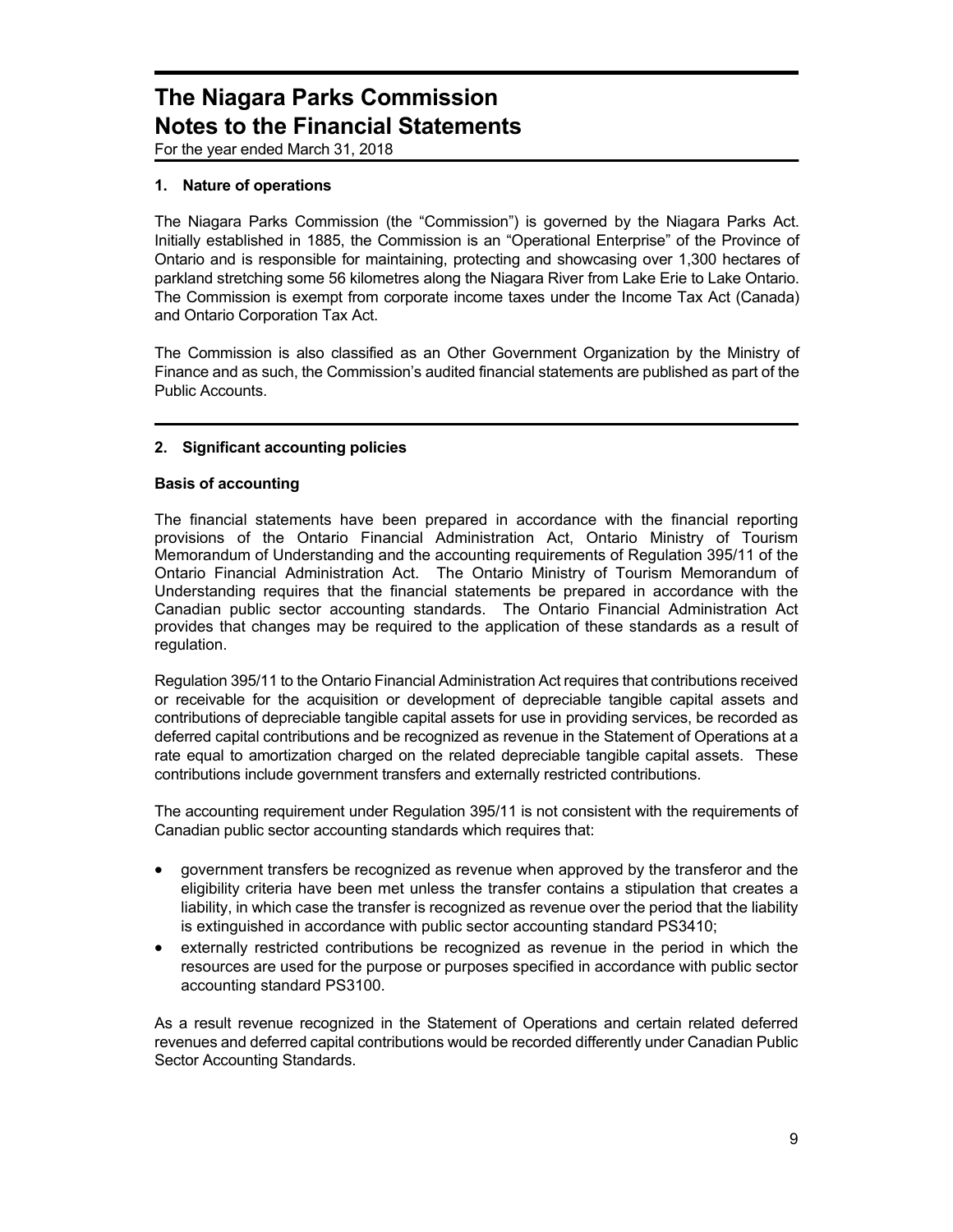For the year ended March 31, 2018

#### **2. Significant accounting policies** (continued)

#### **Basis of accounting** (continued)

The significant accounting principles used in the preparation of these financial statements are summarized below.

#### **Cash and cash equivalents**

Cash and cash equivalents include cash on hand, balances with banks and short term deposits with maturities of less than three months.

#### **Inventories**

Saleable and other inventories are valued at the lower of average cost and net realizable value.

#### **Tangible capital assets**

Tangible capital assets are recorded at cost. Cost includes all directly attributable expenses in the acquisition, construction, development and/or betterment of the asset required to install the asset at the location and in the condition necessary for its intended use. Contributed tangible capital assets are capitalized at estimated fair value upon acquisition.

The Commission capitalizes an amount of interest as part of the costs of its capital works in progress and financed via long term financing.

Works of art for display in the Commission property are not included as capital assets. Works of art are held for exhibition, educational and historical interest. Such assets are deemed worthy of preservation because of the social rather than financial benefits they provide to the community. No valuation of the collection has been disclosed in the financial statements.

Leases are classified as capital or operating leases. Leases that transfer substantially all benefits incidental to ownership are accounted for as capital leases. All other leases are accounted for as operating leases and the related lease payments are charged to expenses as incurred.

Amortization is calculated on a straight-line basis to write-off the net cost of each asset over its estimated useful life for all classes except land. Land is considered to have an infinite life without amortization. Residual values of assets are assumed to be zero with any net gain or loss arising from the disposal of assets recognized in the Statement of Operations. Amortization is charged on a monthly basis. Assets under construction are not amortized until the asset is available for productive use.

Amortization is based on the following classifications and useful lives:

| Classification                                                                                    | Useful Life                                      |
|---------------------------------------------------------------------------------------------------|--------------------------------------------------|
| Land improvements, buildings,<br>roadways and structures<br>Equipment and furnishings<br>Vehicles | 7 to 40 years<br>3 to 10 years<br>10 to 12 years |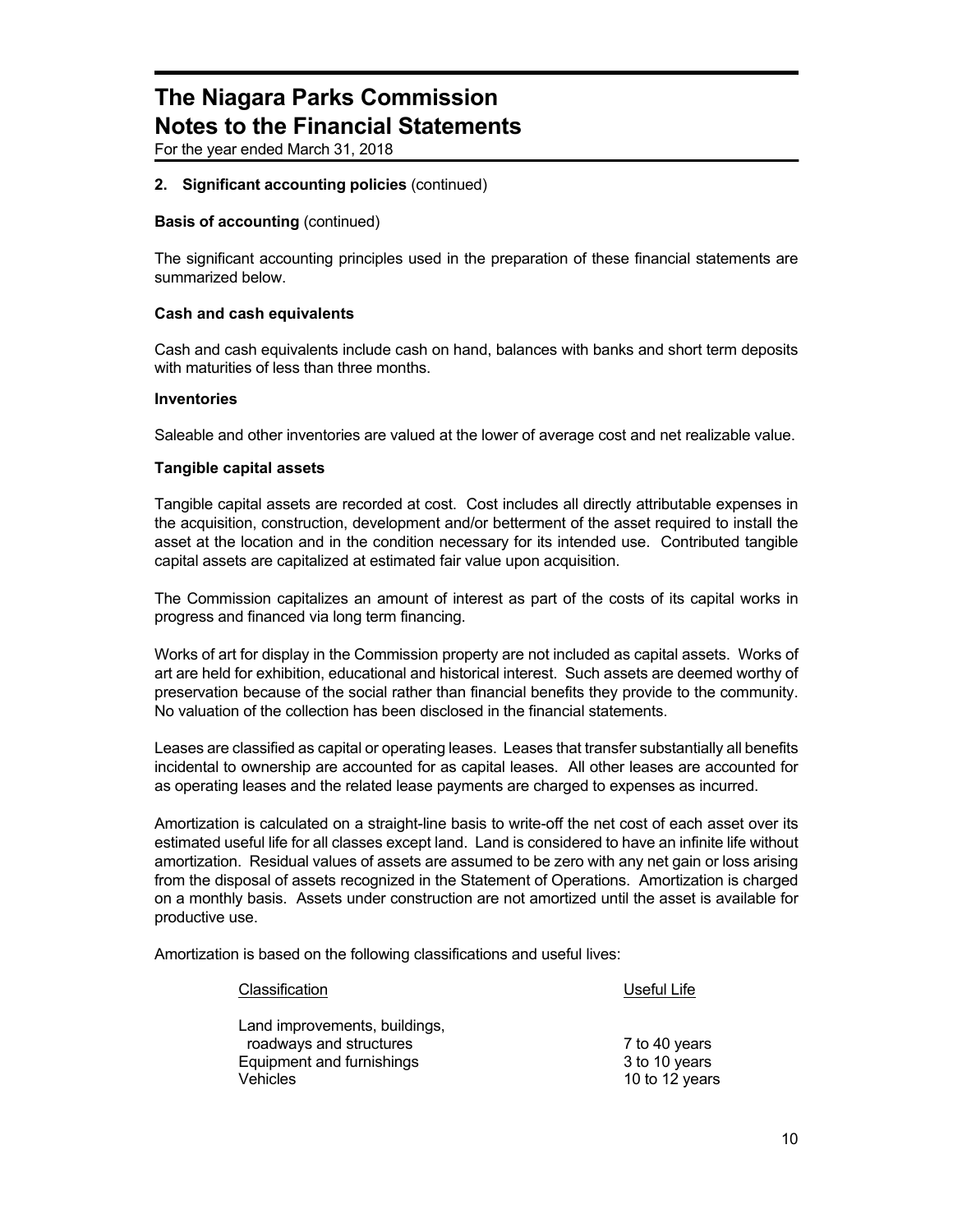For the year ended March 31, 2018

#### **2. Significant accounting policies** (continued)

#### **Deferred revenue**

Revenue that is restricted by legislation of senior governments or by agreement with external parties are deferred and reported as restricted revenues. When qualifying expenses are incurred, restricted revenues are brought into revenue at equal amounts. Revenues received in advance of expenses that will be incurred in a later period are deferred until they are earned by being matched against those expenses.

#### **Deferred capital funding**

Government transfers for capital purposes and contributed tangible capital assets are recorded as a liability, referred to as deferred capital funding, and are recognized into revenue at the same rate as the related tangible capital assets are amortized, in accordance with Regulation 395/11 to the Ontario Financial Administration Act, as disclosed above.

#### **Post-employment benefits**

The present value of the cost of providing employees with future benefit programs is expensed as employees earn these entitlements.

#### **Liabilities for contaminated sites**

Contaminated sites are a result of contamination being introduced into air, soil, water or sediment of a chemical, organic or radioactive material or live organism that exceeds an environmental standard. The liability is recorded net of any expected recoveries. A liability for remediation of contaminated sites is recognized when a site is not in productive use and all the following criteria are met:

- an environmental standard exists;
- contamination exceeds the environmental standard;
- the Commission:
	- o is directly responsible; or
	- o accepts responsibility;
- it is expected that future economic benefits will be given up; and
- a reasonable estimate of the amount can be made.

The liability is recognized as management's estimate of the cost of post-remediation including operation, maintenance and monitoring that are an integral part of the remediation strategy for a contaminated site.

#### **Revenue recognition**

Revenue from gift shops, restaurants and attractions are recognized when merchandise has been transferred to the customer or services have been rendered. Revenue from land rent, commissions, rentals, fees and sundry are recognized over the life of the agreement or when earned.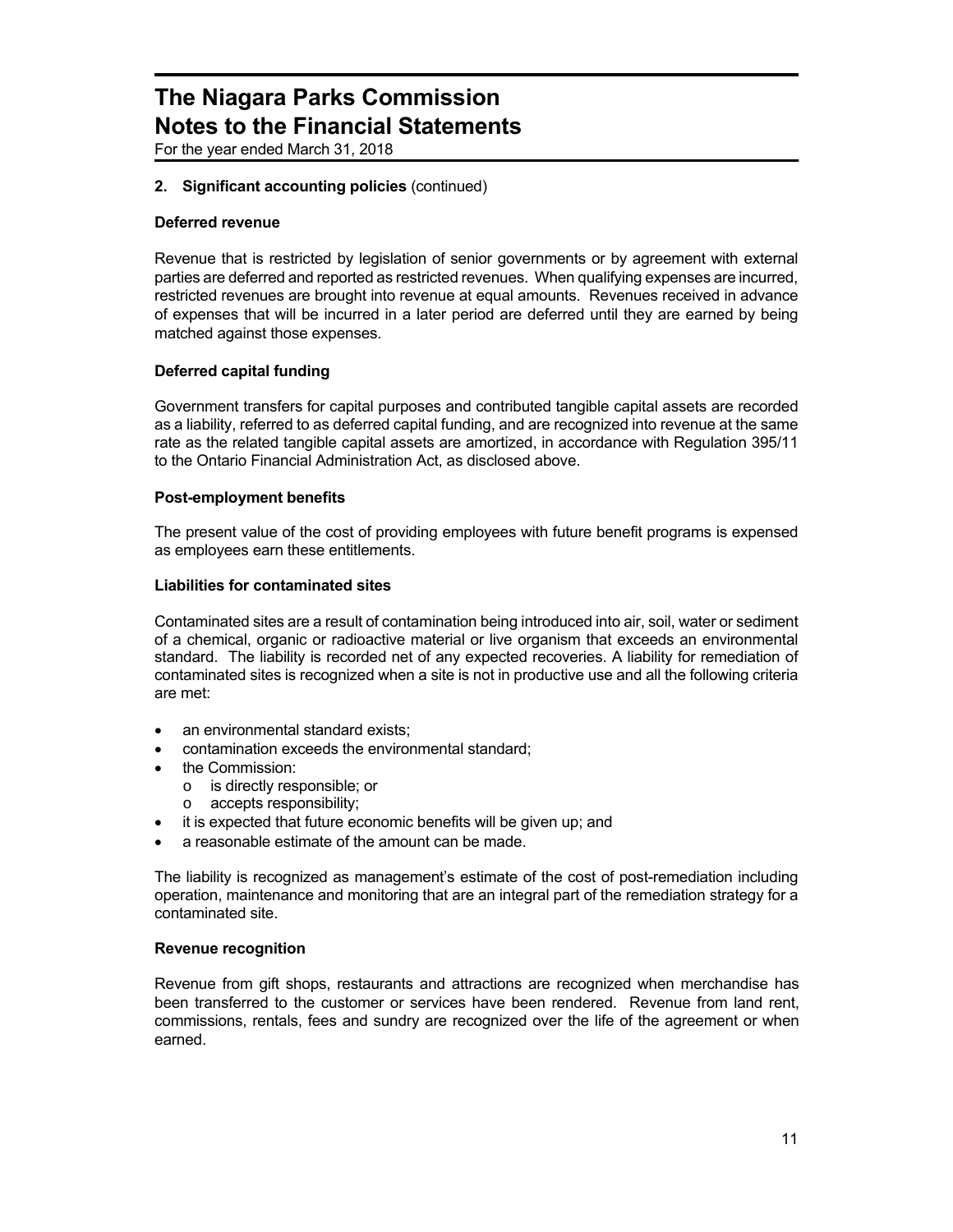For the year ended March 31, 2018

#### **2. Significant accounting policies** (continued)

#### **Foreign currency translation**

These financial statements are presented in Canadian dollars. Assets and liabilities denominated in foreign currencies are translated at the exchange rates in effect at the Statement of Financial Position date. Gains and losses on translation are reflected in the annual surplus (deficit).

#### **Use of estimates and measurement uncertainty**

The preparation of financial statements in accordance with Canadian public sector accounting standards requires management to make estimates and assumptions that affect the reported amounts of assets and liabilities and disclosure of contingent assets and liabilities at the date of the financial statements and the reported amounts of revenues and expenses during the reporting period. Actual results could differ from those estimates. Two areas in which estimates are used are with regards to post-employment benefits and the power plant stabilization obligation.

#### **3. Credit facilities**

The credit facilities, which have a maximum borrowing capacity of \$ 15,000,000, provide for two types of loans. There is a variable rate loan facility which varies with the Canadian Imperial Bank of Commerce prime rate and there is a fixed rate operating loan facility available with a maximum term not to exceed 364 days at rates which are set relative to banker's acceptance rates. These credit facilities are unsecured and expire on March 31, 2021, with an option of a three year renewal at the Commission's discretion. As at March 31, 2018, \$ Nil has been drawn upon for all credit facilities (2017 - \$ Nil). Taking into account outstanding cheques and deposits, the balance reported on the Statement of Financial Position is \$ Nil (2017 - \$ Nil).

| Deferred revenue<br>4.                                                                          |   | 2018         | (in thousands of dollars) | 2017              |
|-------------------------------------------------------------------------------------------------|---|--------------|---------------------------|-------------------|
| Defunct power stations (Note 8)<br>Sale proceeds related to Fort Erie land transaction<br>Other | S | 314<br>2.050 | S                         | 8<br>314<br>1,961 |
|                                                                                                 |   | 2,364        |                           | 2,283             |

#### **Fort Erie land transaction obligation**

In fiscal 2009, the Commission and the Peace Bridge Authority ("PBA") entered into an agreement to transfer parcels of land. The PBA acquired a 5.952 acre parcel located in Fort Erie from the Commission for \$ 2,021,206. The Commission acquired an option for \$ 670,000 plus an annual sum of \$ 7,300 adjusted for inflation, to receive 1.973 acres of river front property located at the end of Jarvis Street in Fort Erie from the PBA. The agreement calls for the net proceeds to the Commission in the amount of \$ 1,351,206 to be spent on a) funding improvements at Old Fort Erie which are intended for the  $200<sup>th</sup>$  year anniversary of the War of 1812 and b) returning and/or maintaining the Jarvis Street property as parkland.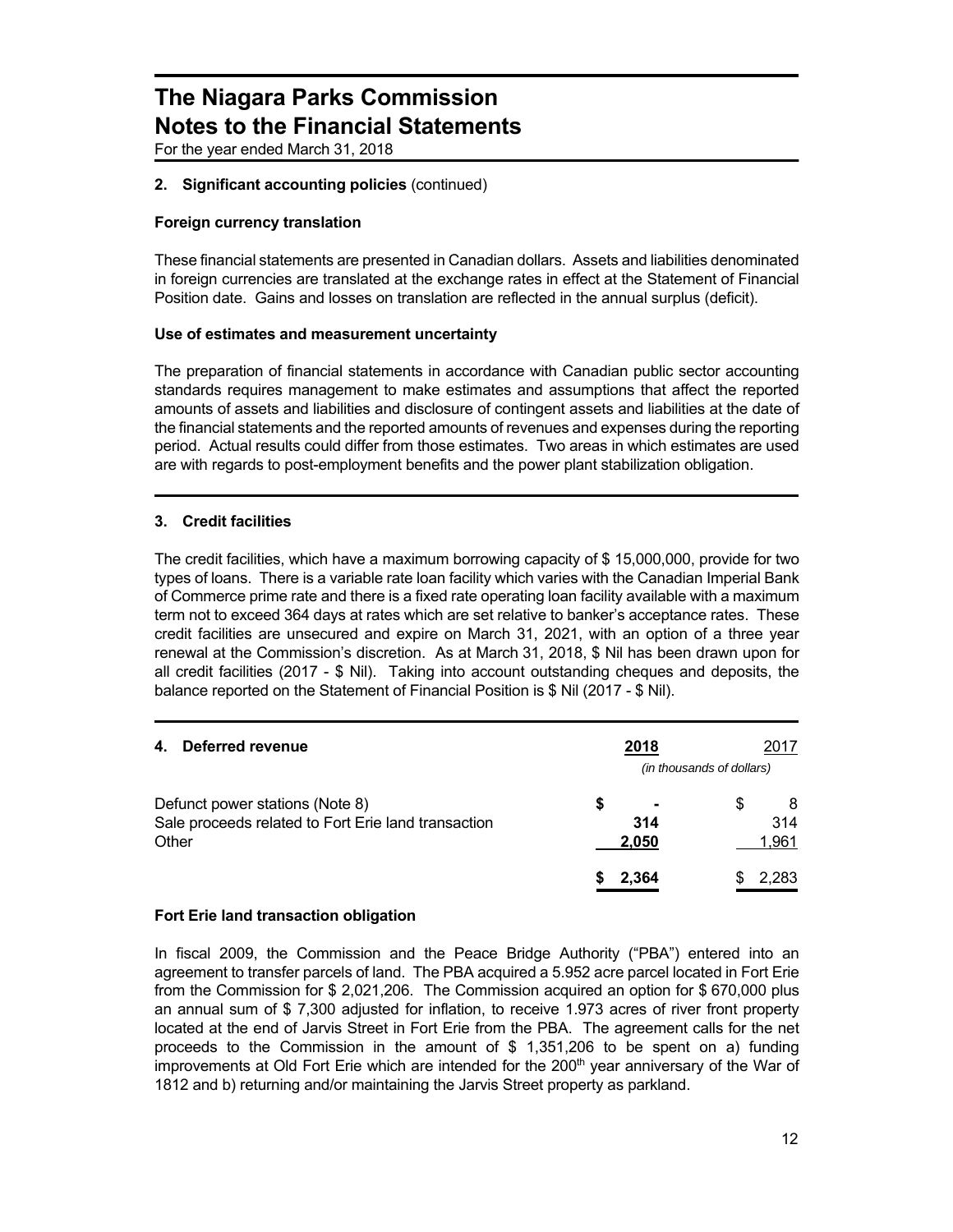For the year ended March 31, 2018

#### **4. Deferred revenue** (continued)

The net proceeds were recorded as part of deferred revenue on the Statement of Financial Position. To date approximately \$ 996,000 from these proceeds have been spent on the capital works project for the renovation of Old Fort Erie and approximately \$ 47,000 has been spent on the Jarvis Street property maintenance. As of March 31, 2018, \$ 314,285 remains for use in 2019 and beyond.

| 5.<br><b>Deferred capital funding</b>                                                                                                                                                             |    | 2018    | (in thousands of dollars) | 2017    |
|---------------------------------------------------------------------------------------------------------------------------------------------------------------------------------------------------|----|---------|---------------------------|---------|
| Deferred capital funding<br>Beginning of year                                                                                                                                                     | \$ | 28,534  | \$                        | 26,390  |
| Received during year for capital projects                                                                                                                                                         |    | 216     |                           | 3,850   |
| Amortization                                                                                                                                                                                      |    | (1,767) |                           | (1,706) |
| End of year                                                                                                                                                                                       | S  | 26,983  |                           | 28,534  |
| Long term financing<br>6.                                                                                                                                                                         |    | 2018    | (in thousands of dollars) | 2017    |
| Unsecured fixed rate term loan requiring blended<br>payments of principal and interest of \$2,640,907 per<br>annum, bearing interest at 5.06% through to April, 2027                              |    | 20,420  |                           | 21,951  |
| Unsecured fixed rate term loan requiring blended first<br>annual payment of \$543,418 and then payments of<br>\$569,965 per annum thereafter, bearing interest at<br>5.07% through to April, 2027 |    | 4,214   |                           | 4,553   |
| The Commission has an option to purchase land requiring<br>annual payments of \$7,300 until January, 2028 (Note 4)                                                                                |    | 80      |                           | 88      |
|                                                                                                                                                                                                   |    | 24,714  |                           | 26,592  |

The principal payments of the long term financial obligations due in the next five years are as follows:

| 2019 | \$<br>1,972 |
|------|-------------|
| 2020 | 2,071       |
| 2021 | 2,173       |
| 2022 | 2,285       |
| 2023 | 2,401       |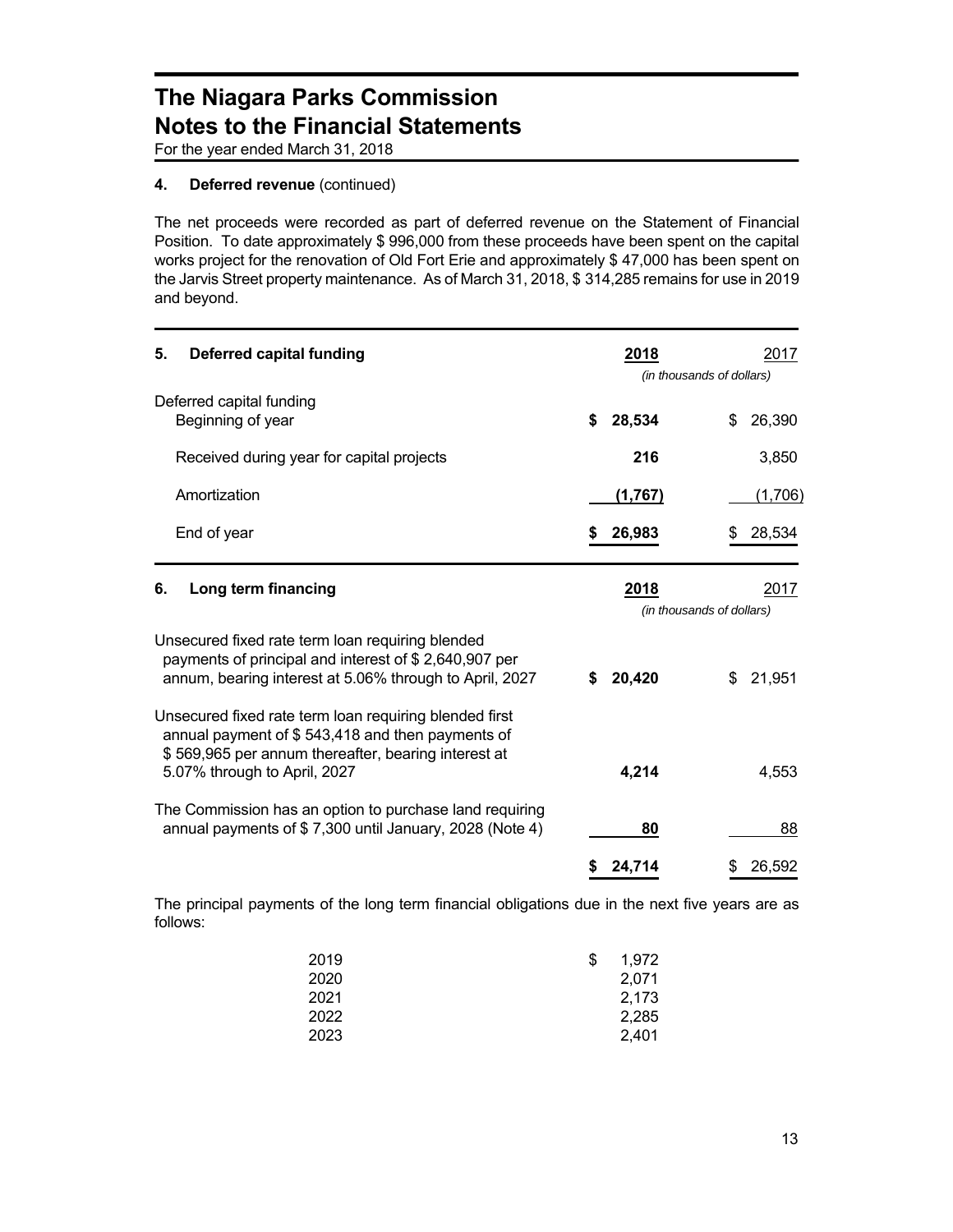For the year ended March 31, 2018

#### **7. Post-employment benefits**

#### **Defined termination benefits**

The Commission provides a defined employee future benefit, payable on termination to certain full time employees with a minimum of five years of service. The benefit is calculated on the basis of one week's remuneration, at the time of termination, for every year of full time service provided to the Commission to a maximum of twenty-six weeks. The accrued benefit liability as at March 31, 2018 is \$ 3,182,078 (2017 - \$ 3,121,208).

The Commission requires an actuarial valuation of the post-employment benefits be conducted every three years. The last valuation was completed for the year ended March 31, 2016 with extrapolations through to 2019 and updated on March 29, 2017. The latest valuation reflects approved changes by the Commission regarding eligibility and maximum amounts of the benefit payable upon termination.

The actual obligation as at March 31, 2018 is \$ 2,485,872 (2017 - \$ 2,331,209) which is the actuarial valuation for March 31, 2017 adjusted for the actual benefits paid of \$ 118,646, incorporated in an actuarial update provided dated March 29, 2017.

Defined benefit plan information

|                                                                                                                        | 2018                      | 2017                      |
|------------------------------------------------------------------------------------------------------------------------|---------------------------|---------------------------|
|                                                                                                                        |                           | (in thousands of dollars) |
| Employee benefit plan assets<br>Employee benefit plan liabilities                                                      | \$<br>Nil<br><u>3,182</u> | \$<br>Nil<br>3,121        |
| Employee benefit plan deficit                                                                                          | 3,182<br>S                | \$3,121                   |
| Benefit obligation recognized on the Statement of Financial Position                                                   |                           |                           |
| Benefit obligation, beginning of year<br>Expense for the year<br>Benefits paid during the year                         | \$3,121<br>180<br>(119)   | \$3,558<br>173<br>(610)   |
| Benefit obligation, end of year                                                                                        | \$3,182                   | \$3,121                   |
| The net benefit expense is as follows:<br>Current service cost<br>Interest cost<br>Amortization of actuarial gain/loss | \$<br>173<br>101<br>(94)  | \$<br>163<br>104<br>(94)  |
|                                                                                                                        | 180<br>\$                 | \$<br>173                 |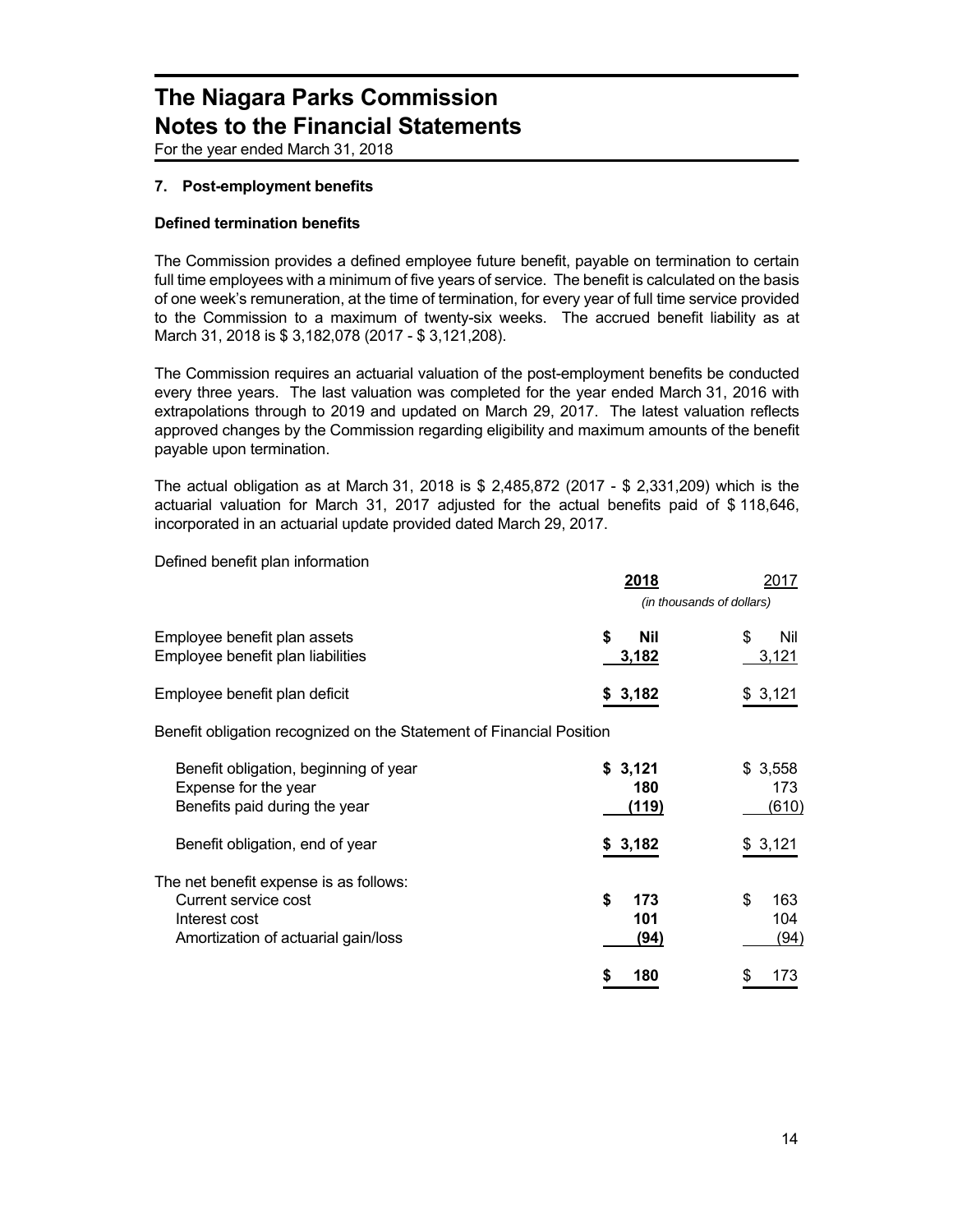For the year ended March 31, 2018

#### **7. Post-employment benefits** (continued)

The main actuarial assumptions applied in the valuation of the defined benefit plan are as follows:

Interest (discount) rate – the accrued obligation and the expense for the year were determined using a discount rate of 4.25% (2017 - 4.25%).

Salary levels – future salary and wage levels were assumed to increase at 2% per annum.

These assumptions were reviewed in the current year.

#### **Pension benefits**

The Commission provides pension benefits for all its permanent employees (and to nonpermanent employees who elect to participate) through the Public Service Pension Fund ("PSPF") and the Ontario Public Service Employees' Union Pension Fund ("OPSEU Pension Fund"). These are defined benefit pension plans for employees of the Province and many provincial agencies. The Province of Ontario, which is the sole sponsor of the PSPF and a joint sponsor of the OPSEU Pension Fund, determines the Commission's annual payments to the funds. As the sponsors are responsible for ensuring that the pension funds are financially viable, any surpluses or unfunded liabilities arising from statutory actuarial funding valuations are not assets or obligations of the Commission. The Commission's annual payments of \$ 2,451,210 (2017 - \$ 2,316,697), of which \$ 1,225,605 (2017 - \$ 1,158,349) represents the employees' portion, are included in the administrative and police expense on the Statement of Operations.

The cost of post-employment, non-pension benefits are paid by the Province and therefore are not included in the Statement of Operations.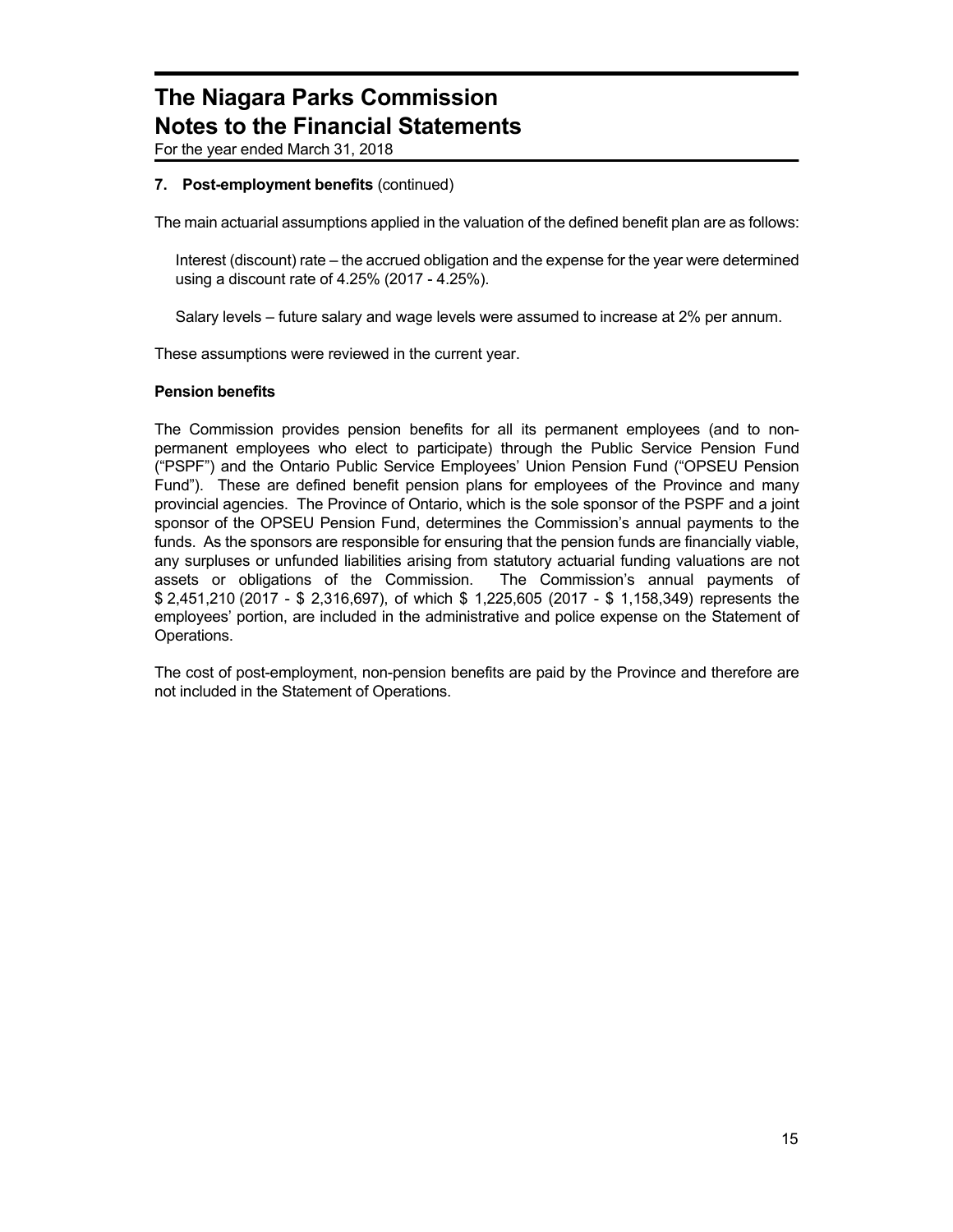For the year ended March 31, 2018

#### **8. Power plant stabilization obligation**

The Province of Ontario directed the Commission to accept ownership of three former electricity generating power stations all located within Commission lands.

The Toronto Power Generating Station ("TPGS") and the Ontario Power Generating Station ("OPGS") were transferred by Ontario Power Generation Inc. ("OPG") to the Commission at no cost in August, 2007. As part of the terms of transfer of TPGS and OPGS, OPG was to undertake certain structural and environmental work to ensure that the buildings were no threat to the public. The Canadian Niagara Power Generating Station ("CNPGS") previously owned by Fortis Ontario was transferred April 30, 2009.

The Ministry of Tourism engaged the services of an architectural firm (The Ventin Group Inc.) to ensure that the original Government Directive governing the initial transfer was complied with and to identify work and related costs required to "stabilize and mothball" all the facilities until an ultimate use for the buildings can be determined. The Ventin Group identified the remaining lead paint at the TPGS and OPGS as a deficiency which OPG should have resealed or encapsulated after cleaning. The Ventin Group reported that there are substantial costs required to bring the three power stations to what would be considered a "mothball" state. Therefore, additional costs would be required to bring these buildings to a "development ready" state. Further, there are in existence certain secondary structures related to TPGS and OPGS that were not accounted for in the original Government Directive that will result in additional remediation costs at some point in the future.

The Commission is of the belief that the acceptance of these power generating stations will require a significant infusion of funds that is beyond its capacity to meet. As at March 31, 2018, ongoing discussions with the Province have not resulted in any assurance that the Commission will not be responsible for any future costs. Any costs that are expected to be incurred for the purposes described above may not commence without funding received from the Province.

VFA, Inc. has reviewed the infrastructure through site visits and prepared estimates using standard engineering formulas. Further, they have provided the Commission with their assessment and a requirements list report providing costs for each component of stabilization required, as well as the timing of when these costs should be incurred. Their initial report was completed in 2013 and updates are provided annually. Commission engineering staff have reviewed the list and categorized the costs by year according to urgency and based on expected available funding, with the most urgent requirements addressed over the next two years. In addition, the Commission undertook several studies to determine critical underground infrastructure that needs replacing, including seismic studies, review of intake gates, geophysical and geotechnical settlement and a stability investigation.

This obligation represents the Commission's best estimate of the costs required to "stabilize and mothball" the three power stations based on the information noted above. The power plant stabilization obligation represents works identified in the Asset Management Information System (AMIS) database, and is based on condition assessments completed by VFA Inc. and current costs to undertake the improvements.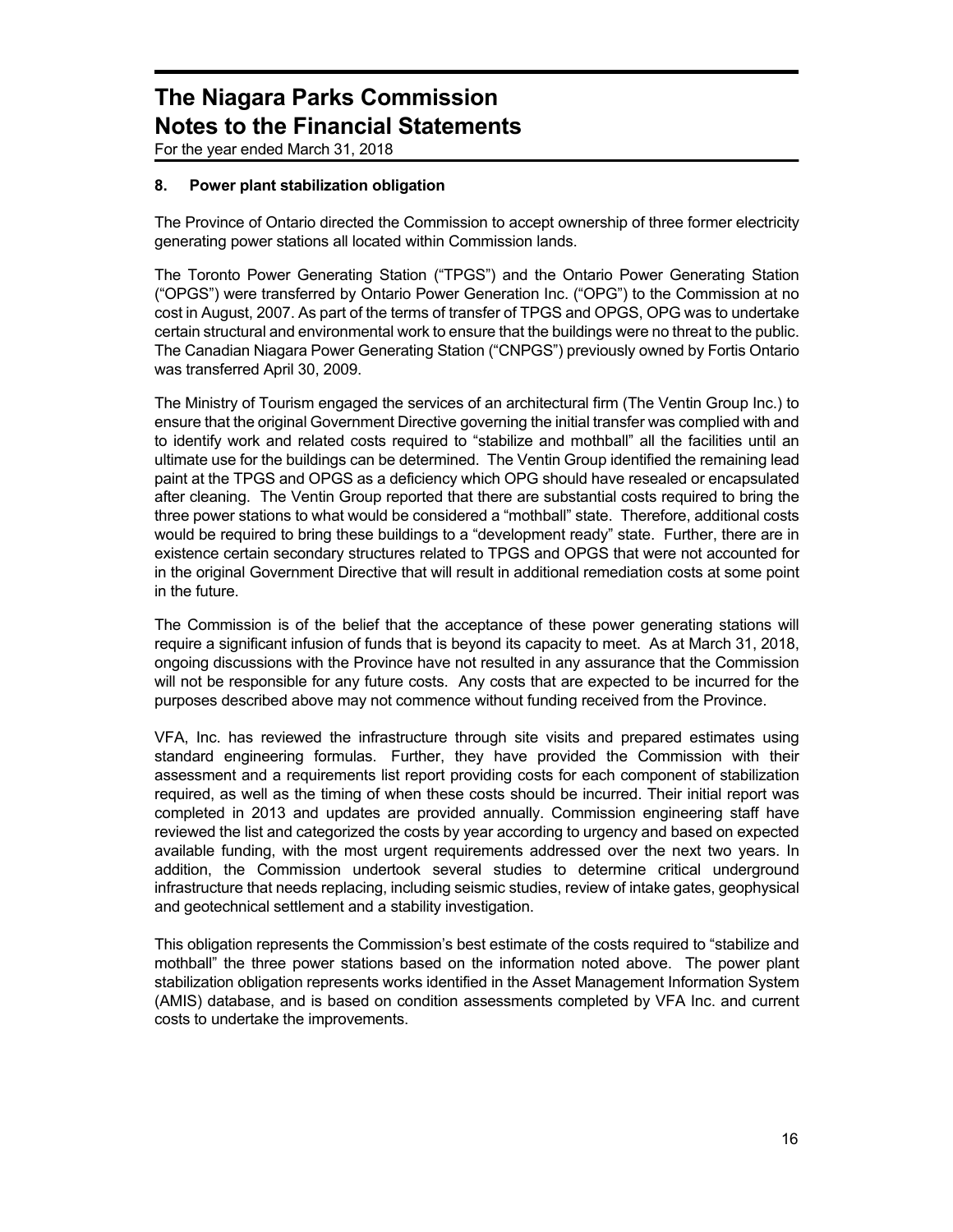For the year ended March 31, 2018

#### **8. Power plant stabilization obligation** (continued)

The stabilization obligation as of March 31, 2018 has been calculated to be \$ 26,134,012 (2017 - \$ 29,414,141):

|                                                                                       | 2018                      | 2017          |
|---------------------------------------------------------------------------------------|---------------------------|---------------|
|                                                                                       | (in thousands of dollars) |               |
| Power plant stabilization obligation<br>Beginning of year                             | \$29,414                  | 29,076<br>S   |
| Actual work performed during year<br>NPC funded<br>Grant funded                       | (2,681)<br>(54)           | (318)<br>(53) |
| Net (decrease) increase in change in value of<br>power plant stabilization obligation | (545)                     | 709           |
| End of year                                                                           | 26.134                    | 29.414<br>S   |

The decrease of \$ 3,280,129 is a result of stabilization work completed during the year in the amount of \$ 2,735,366 of which \$ 54,277 was funded by grants, and \$ 2,681,089 funded by the Commission. The remaining \$ 544,760 reduction in the obligation is a result of future work being avoided due to the work carried out in the current year, savings in actual costs compared to original estimates in the amount of \$30,265 and a change of \$ 3,450 in cost estimates to complete the remaining stabilization works.

In fiscal 2019, NPC has requested VFA Inc. to undertake a detailed update of the power plant assets only, to update the condition assessments provided in previous years from a stabilization perspective. Any changes in condition and in the cost of stabilization components will be used to update the obligation as of March 31, 2019.

A capital asset has not been recorded for these properties as there is an impairment in their value, which has been documented in the various studies carried out to date.

As at October 31, 2009, the Commission had received \$ 1,550,000 in funding from the Ministry of Tourism, Culture and Sport (MTCS) to assist in the "stabilizing and mothball" process. All of this funding has now been utilized for its intended purpose.

The Commission has incurred annual costs related to maintenance and security for all sites and has recorded them in the Statement of Operations and are included in the maintenance expense.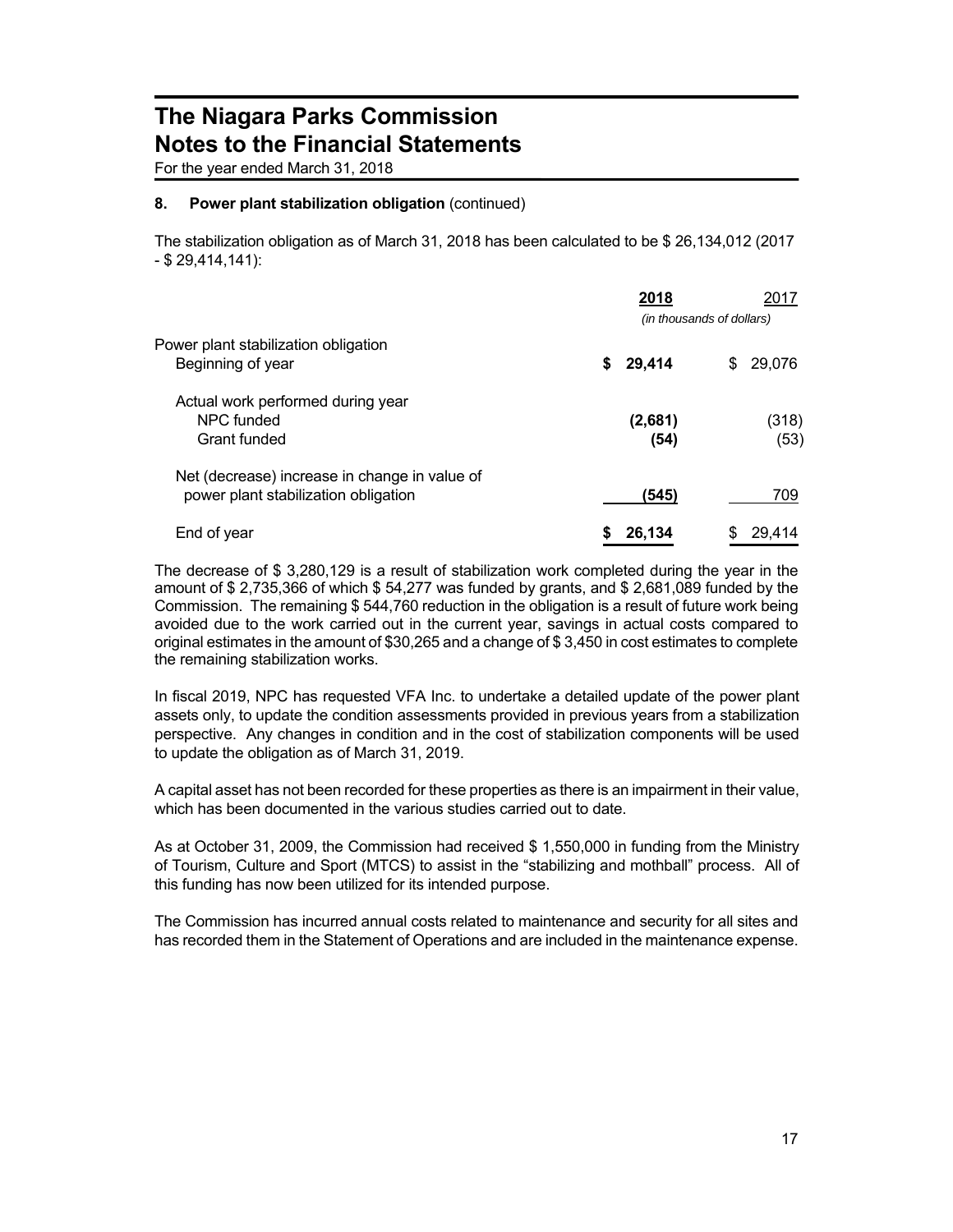For the year ended March 31, 2018

#### **9. Liabilities for contaminated sites**

The Commission reports environmental liabilities related to the management and remediation of any contaminated sites where the Commission is obligated or likely obligated to incur such costs. Currently no such contaminated sites have been identified and therefore no liability has been recorded.

The Commission's ongoing efforts to assess contaminated sites may result in future environmental remediation liabilities related to newly identified sites, or changes in the assessments or intended use of existing sites. Any changes to the Commission's liabilities for contaminated sites will be accrued in the year in which they are assessed as likely and reasonably estimable.

| 10. Accumulated surplus                                                                        | 2018                              | 2017<br>(in thousands of dollars)  |
|------------------------------------------------------------------------------------------------|-----------------------------------|------------------------------------|
| Operating surplus                                                                              | 8,124                             | 2,633<br>S                         |
| Investment in tangible capital assets                                                          | 136,445                           | 130,079                            |
| Unfunded<br>Long term debt<br>Post-employment benefits<br>Power plant stabilization obligation | (24, 714)<br>(3, 182)<br>(26,134) | (26, 592)<br>(3, 121)<br>(29, 414) |
|                                                                                                | (54,030)                          | (59,127)                           |
| Accumulated surplus                                                                            | 90,539<br>S                       | 73,585                             |

#### **Surplus funds**

Pursuant to Section 16(2) of the Niagara Parks Act, any surplus moneys shall, on the order of the Lieutenant Governor in Council, be paid to the Minister of Finance and shall form part of the consolidated revenue fund. As of March 31, 2018 no surplus moneys have been recorded as a liability to the Minister of Finance.

#### **11. Commitments**

The Commission has committed to approximately \$ 18,838,000 in capital works projects in the next year.

The Commission has two agreements with a franchisor requiring the payment of service fees as follows:

- a) Queen Victoria Place: 4.0% of gross sales, advertising and promotion fee of 2.5% of gross sales. The term of the agreement is ten years, expiring in October, 2022.
- b) Table Rock: 6.0% of gross sales, advertising and promotion fee of 1.0% of gross sales. The term of the agreement is twenty-seven months, expiring in November, 2018.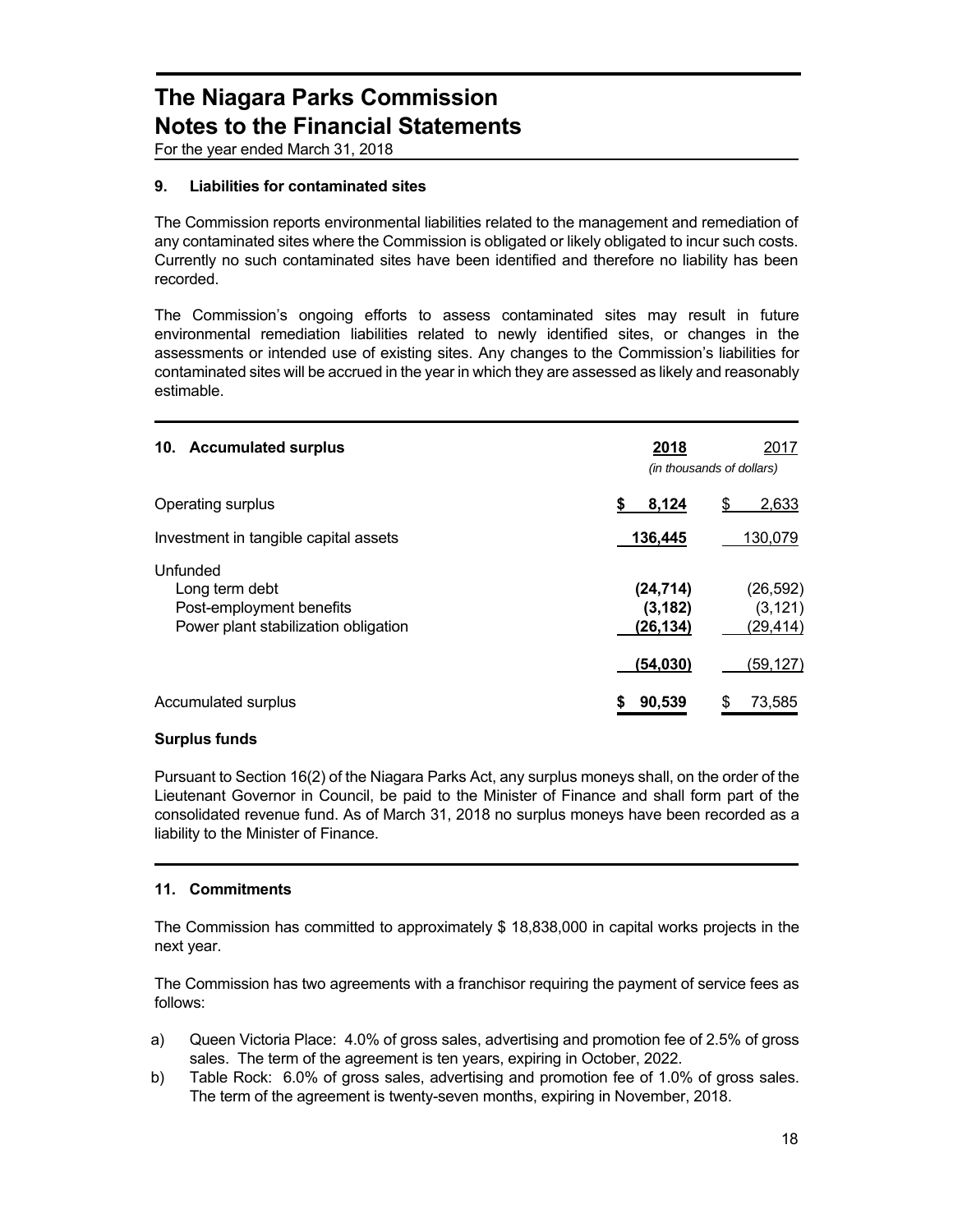For the year ended March 31, 2018

#### **12. Contingencies**

The Commission is in litigation pertaining to certain claims for which the likelihood of loss is not determinable and the amount not reasonably estimable. Accordingly, no provision for these claims is reflected in the financial statements.

| <b>Statement of cash flows</b><br>13.                                                                                                                                                   | 2018<br>(in thousands of dollars)                                 | 2017                                                           |
|-----------------------------------------------------------------------------------------------------------------------------------------------------------------------------------------|-------------------------------------------------------------------|----------------------------------------------------------------|
| Changes in working capital components include<br>Accounts receivable<br>Inventories – saleable and other<br>Accounts payable<br>Accrued payroll<br>Deferred revenue<br>Prepaid expenses | \$<br>3,319<br>255<br>(2, 374)<br>1,226<br>81<br>53<br>2,560<br>S | (3,236)<br>\$<br>100<br>1,936<br>52<br>967<br>751<br>570<br>\$ |
| Cash and cash equivalents consist of:<br>Cash on hand<br>Cash balance with banks                                                                                                        | \$<br>469<br>15,789<br>16,258                                     | \$<br>424<br>7.783<br>8,207                                    |

#### **14. Comparative figures**

Certain prior year amounts have been reclassified to conform with current year consolidated financial statement presentation.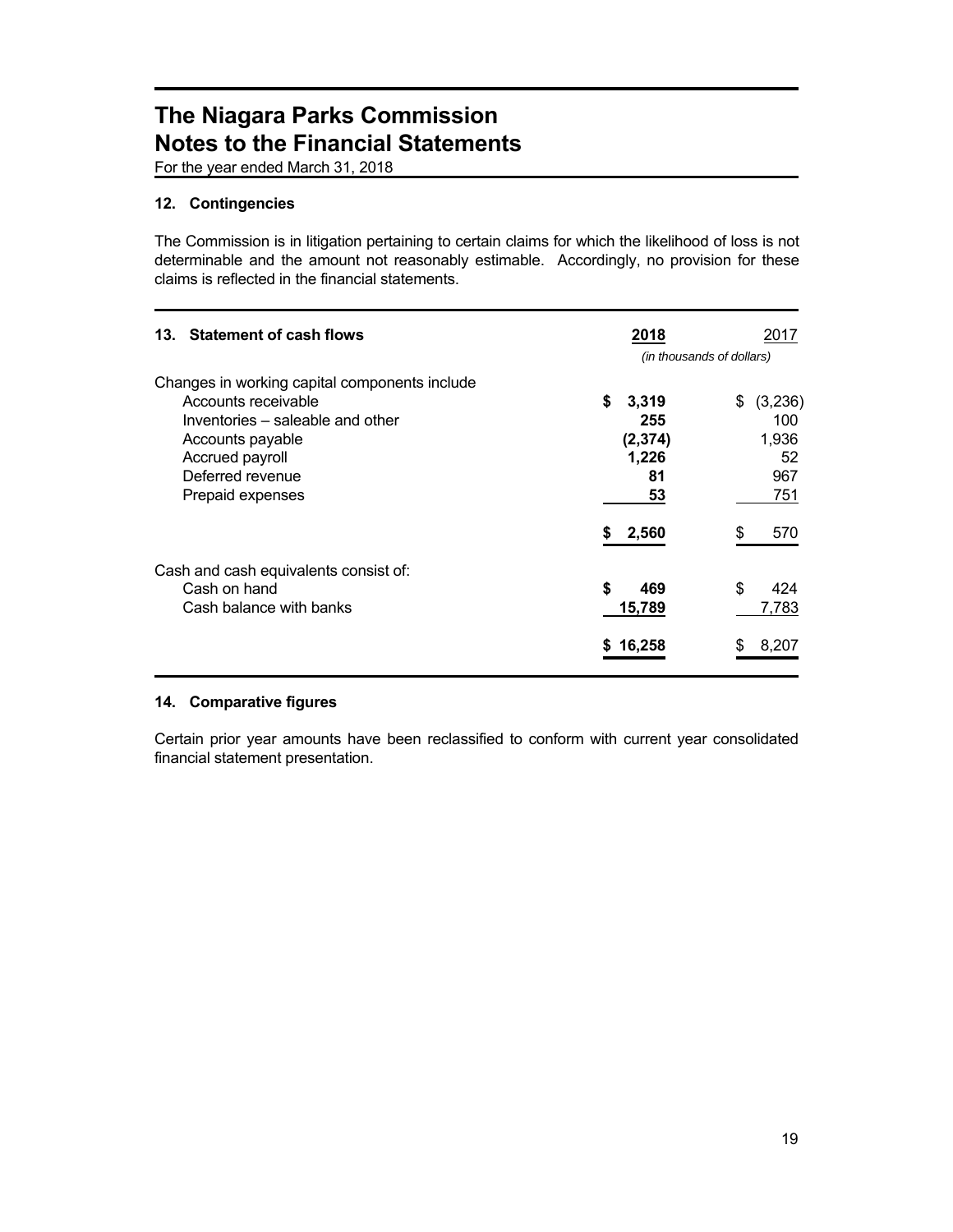### **The Niagara Parks Commission Schedule of Tangible Capital Assets**

For the year ended March 31, 2018

| (in thousands of dollars)                                     | Land         | Land<br>Improvements     | Buildings,<br>Roadways and<br><b>Structures</b> | Equipment<br>and<br><b>Furnishings</b> | Vehicles       | Capital<br>Works in<br>Progress | 2018            | 2017            |
|---------------------------------------------------------------|--------------|--------------------------|-------------------------------------------------|----------------------------------------|----------------|---------------------------------|-----------------|-----------------|
| Cost                                                          |              |                          |                                                 |                                        |                |                                 |                 |                 |
| Beginning of year                                             | \$<br>14,359 | 17,135<br>\$             | \$<br>241,819                                   | \$<br>44,148                           | \$<br>4,887    | 765<br>\$                       | 323,113<br>\$   | \$<br>311,418   |
| Add additions<br>Less disposals<br>Transfers of capital works |              |                          | 8,139                                           | 2,904<br>(685)                         | 1,116<br>(213) | 2,091                           | 14,250<br>(898) | 12,088<br>(393) |
| in progress                                                   |              |                          | 329                                             | 436                                    |                | (765)                           |                 |                 |
| End of year                                                   | 14,359       | 17,135                   | 250,287                                         | 46,803                                 | 5,790          | 2,091                           | 336,465         | 323,113         |
| <b>Accumulated amortization</b><br>Beginning of year          |              | $\overline{\phantom{0}}$ | 121,934                                         | 39,406                                 | 3,160          | $\blacksquare$                  | 164,500         | 156,086         |
| Add amortization<br>Less disposals                            |              |                          | 7,444                                           | 1,568<br>(685)                         | 418<br>(208)   | $\blacksquare$                  | 9,430<br>(893)  | 8,754<br>(340)  |
| End of year                                                   |              |                          | 129,378                                         | 40,289                                 | 3,370          |                                 | 173,037         | 164,500         |
| Net book value                                                | 14,359<br>\$ | 17,135<br>\$             | 120,909<br>\$                                   | \$<br>6,514                            | \$<br>2,420    | 2,091<br>\$                     | 163,428<br>\$   | \$<br>158,613   |